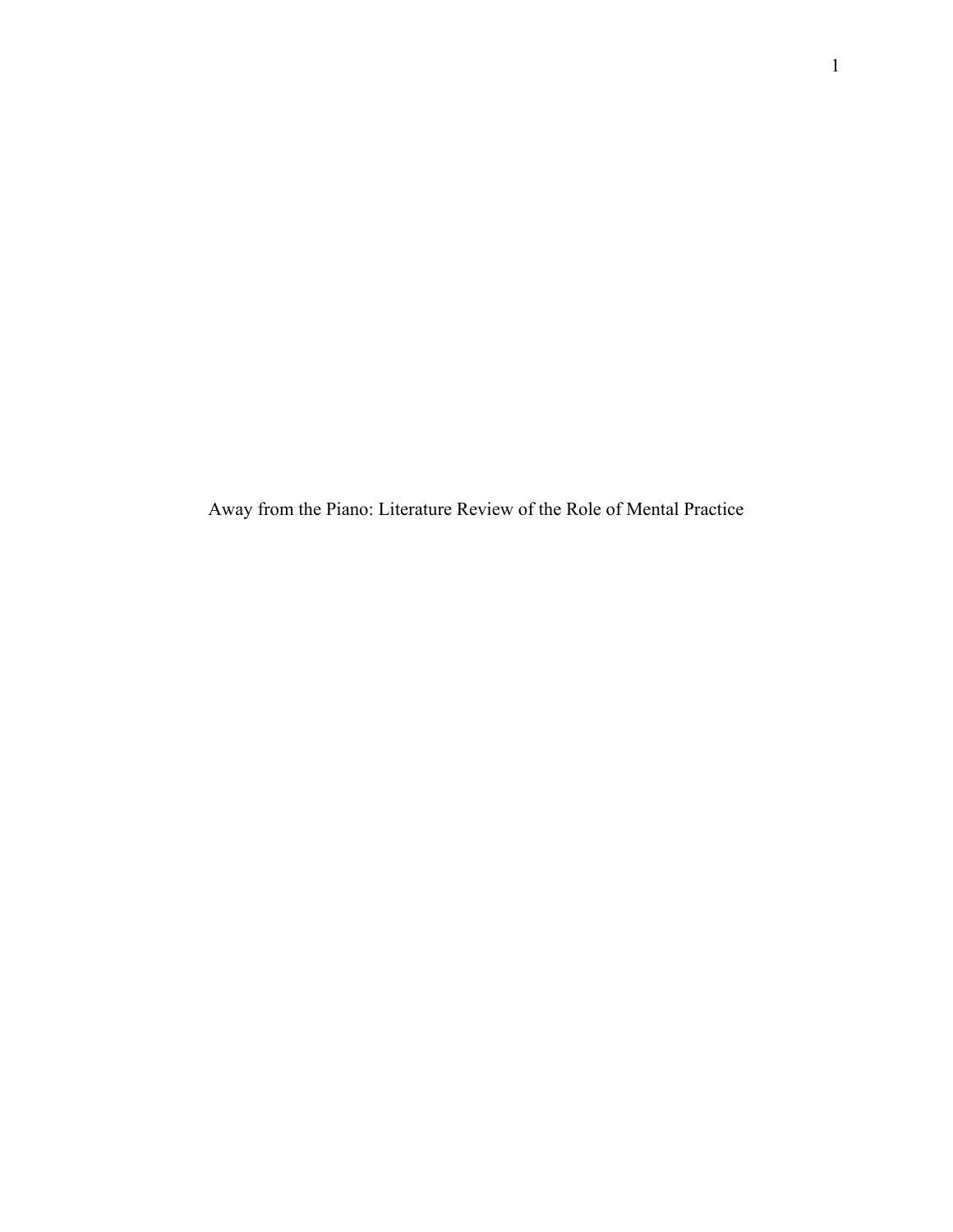#### Abstract

This narrative-based literature review explores the use of mental practice in music performance, specifically piano playing. The search sample was rather broadly defined due to the relatively small amount of literature available on the topic. Material for the review was identified in keyword searches for "mental practice", "mental imagery", "silent rehearsal", "aural modeling", "auditory imagery", and "music performance". Literature from the twenty- first century was given priority although older studies were also reviewed for background and historical context. The existing research indicates that mental practice is a valuable strategy in music practice and performance preparation. Although additional research is needed, especially in relation to novices learning to play the piano, the authors conclude that the current literature supports the use of mental practice as a beneficial practice strategy in playing piano.

*Keywords:* mental practice, mental imagery, aural modeling, auditory imagery, music performance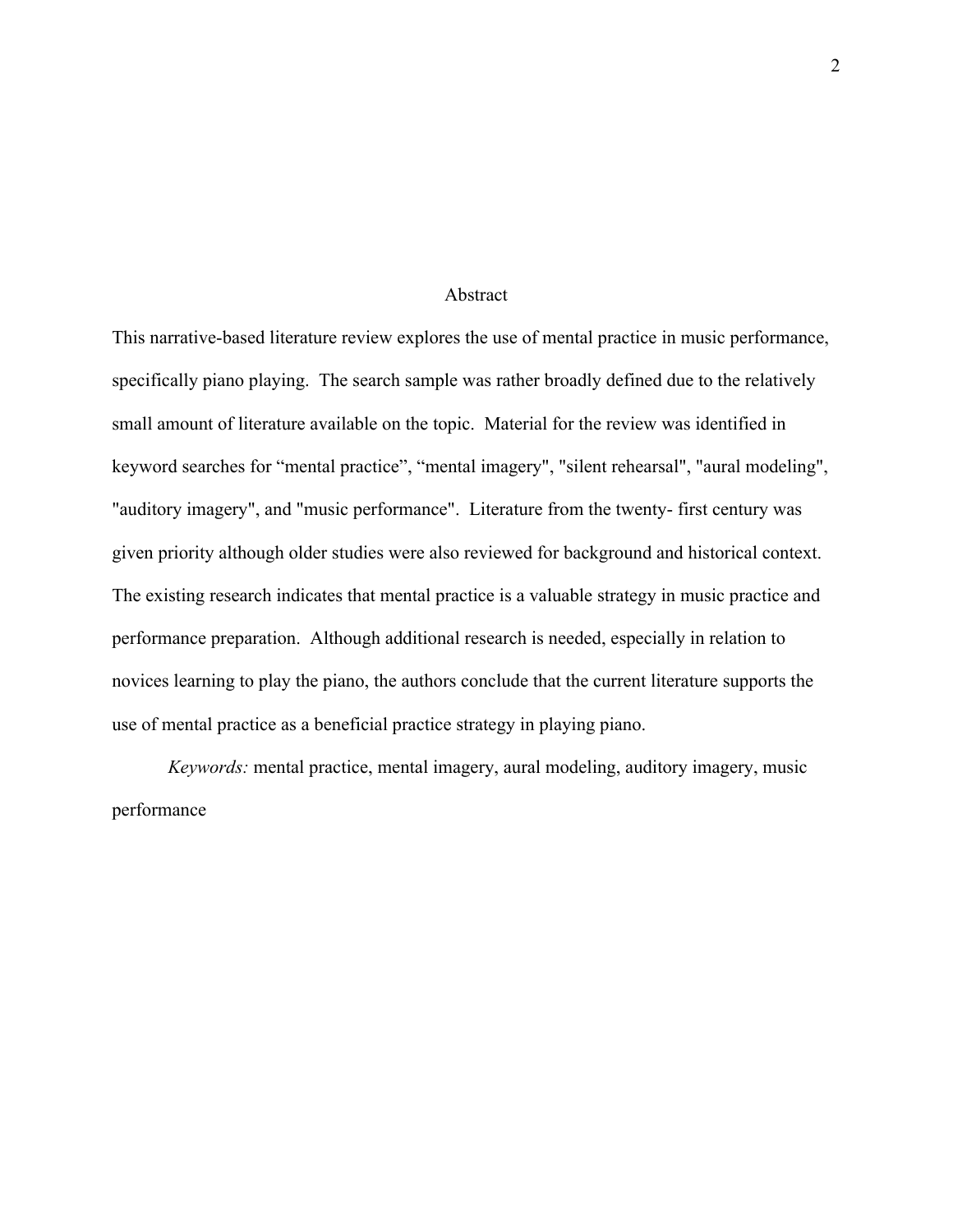Away from the Piano: Literature Review of the Role of Mental Practice

Music performance in general, and piano playing in particular, require an extended period of technical and artistic skill development. Both cognitive and motoric demands are involved in music performance. The focus of this literature review is the use of mental practice in acquiring music performance skills. In reviewing the current literature we hope to show the relevance of mental practice in piano teaching and to identify some areas for further research.

The first section will define mental practice with a discussion of its use in music learning and performing. We will include a brief look at the use of auditory modeling in music learning and specifically in piano playing. The second section will present the empirical literature on mental practice in music performance. Finally we will provide a summary of the results of this review, suggestions for the implementation of mental practice in the private piano teaching studio, and implications for future research.

### **Mental Practice**

Mental practice can be defined as:

A form of practice in which subjects produce a vivid mental image of actually performing a technique; that is, they do not imagine that they are watching themselves perform, but they actually carry out the activity in their imagination without overt physical movement. Some research evidence suggests that, for a skilled person, mental practice can be as effective as actual practice (Kent, 2007, p. 430).

Mental practice is a method to promote learning in which "the performance of a task is mentally rehearsed, often using imagery techniques, in the absence of overt physical practice"( Schmidt & Lee, 2011, para. 1). The imagery techniques used most often in mental practice for music performance are auditory or musical imagery, visual imagery, and kinesthetic imagery. Auditory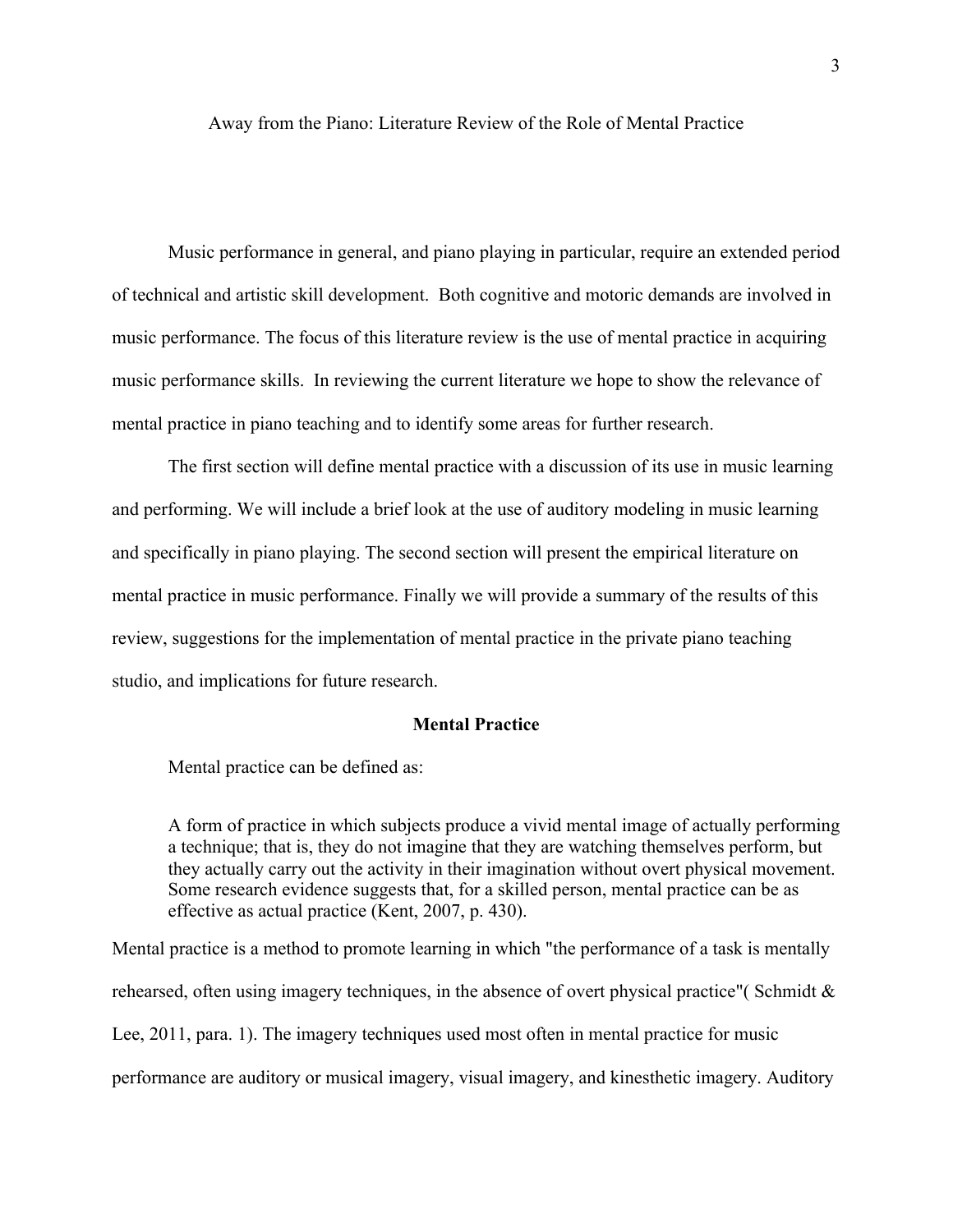imagery or, specifically, musical imagery has been defined by Godøy and Jørgensen (2001) as "our mental capacity for imagining musical sound in the absence of a directly audible sound source" although the authors do describe the difficulty of defining the term due to its complexity (p. ix). They highlight the distinction between perception and imagery, and the problem of accounting for the experiencing of musical imagery as main difficulties in creating a definition. Musical or auditory imagery may be developed with the use of auditory modeling; for example, listening to a recording of a piece of music in order to create an auditory image which in turn will help to improve performance of the piece. Visual imagery is the ability to "*see* an object or scene in your mind" (Frenkel et al., 2014, p. 225); for example visualizing the position of the hand. Finally, kinesthetic imagery is the ability to "*feel*, and thus to experience the somatosensory feelings related to the movement, i.e. to perceive muscles contractions mentally" (Frenkel et al., 2014, p. 225-226). According to Kosslyn and Moulton (2012) mental practice can be divided into four phases: 1) storing images, 2) initial mental rehearsal, 3) image correction, and 4) advanced mental rehearsal (pp. 43-44). Initially, in learning a new skill, one needs to store in memory a clear representation of the end result obtained by carefully observing a master demonstration. The goal is to store accurately observed information which will allow one to generate a series of images later. The second phase involves the integration of what has been stored piecemeal into a single, flowing mental action; for example, integrating down/up wrist movement into the mental practice of a two note slur on the piano. If one has a good image of the model, it is possible to notice when one is not doing the mental practice correctly and to adjust the mental actions. The third phase of mental practice involves the use of physical practice as feedback. After one produces images from an internal perspective (seeing the situation as one would when actually performing the action versus external perspective, or seeing oneself as if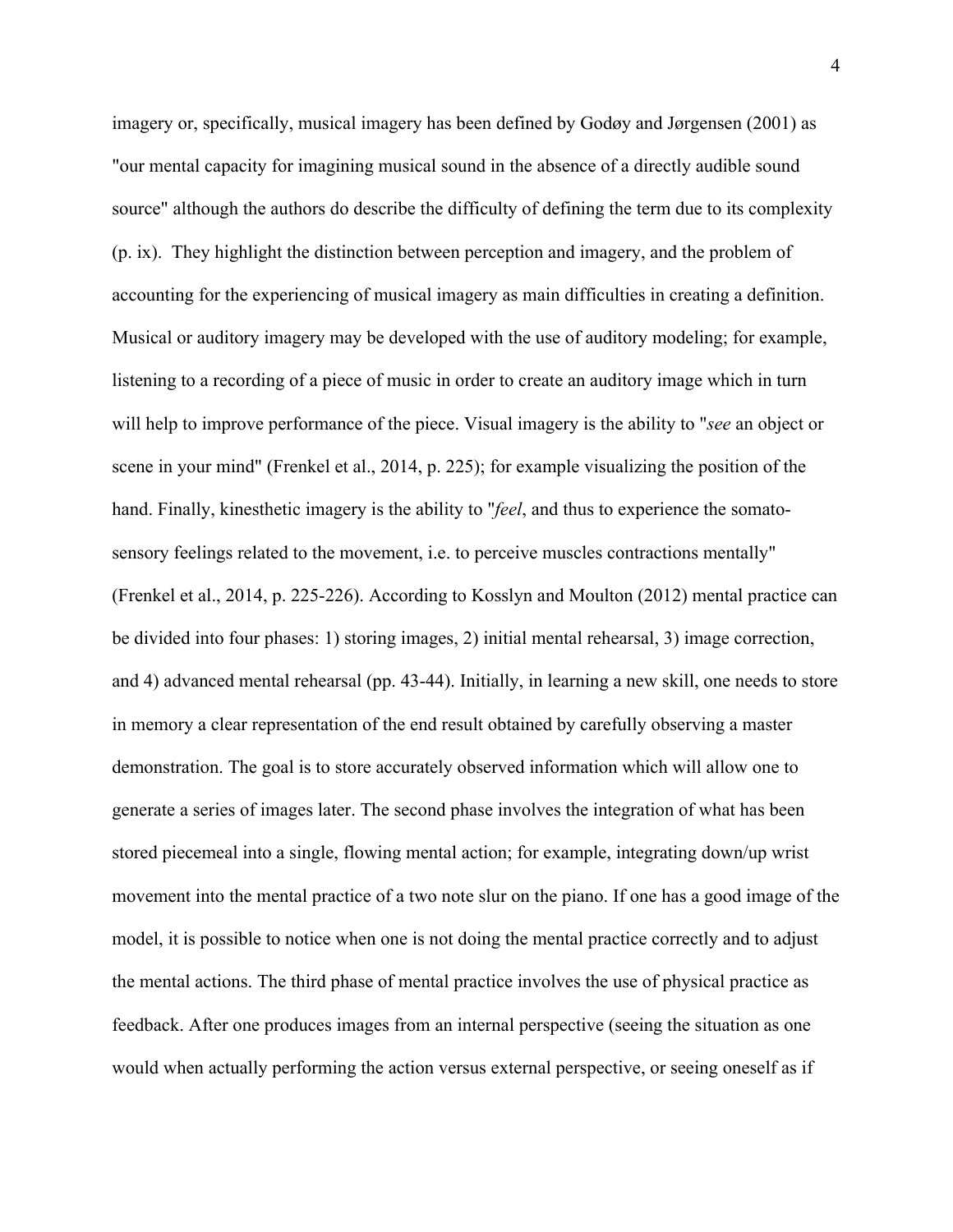from another person's point of view), one can compare what happens when actually performing the action with what was expected to happen based on imagery. The final phase of mental practice has the goal of automaticity, of storing a set of new motor movements as memories and also associating each movement with cues that will immediately activate it as required.

Mental practice is an accepted method of enhancing music performance (Eldred-Evans, et al., 2013). In his study of children learning to play musical instruments, McPherson (2005) found that the children who applied mental strategies early in their learning were more likely to succeed as compared to their peers. Williamon (2004) found that mental practice could be used for the following: to improve learning and memory, to make practice more efficient, to overcome technical difficulties and develop skills, to heighten sensory awareness, to gain more interest in the music, to refocus attention during performance, to enhance general confidence and resilience on stage, to achieve greater control over negative emotions, to establish a greater connection and presence with an audience, to achieve peak experience (p. 225). In his book on playing the piano, written almost fifty years ago, Kochevitsky (1967) writes about the benefits of mental practice:

The silent mental reading of a musical composition (or some section of it if needed) often helps better than actual playing to unite separate tones into meaningful musical lines. After perceiving the composition in all its logical connections and successions, one is able to follow inwardly the course of its sound in faster tempo, and thus play it as fast as needed (p. 50).

Although some research has demonstrated the benefits of mental practice, it is only relatively recently that it has been possible for researchers to look at the way in which mental practice might work. In their fMRI study on music imagery in pianists, Meister and colleagues (2004) found that the different parts of the cerebral network that are active during both execution and imagery of music performance in pianists also work together: "The notion that the same areas are involved in visuomotor transformation/motor planning and music processing emphasizes the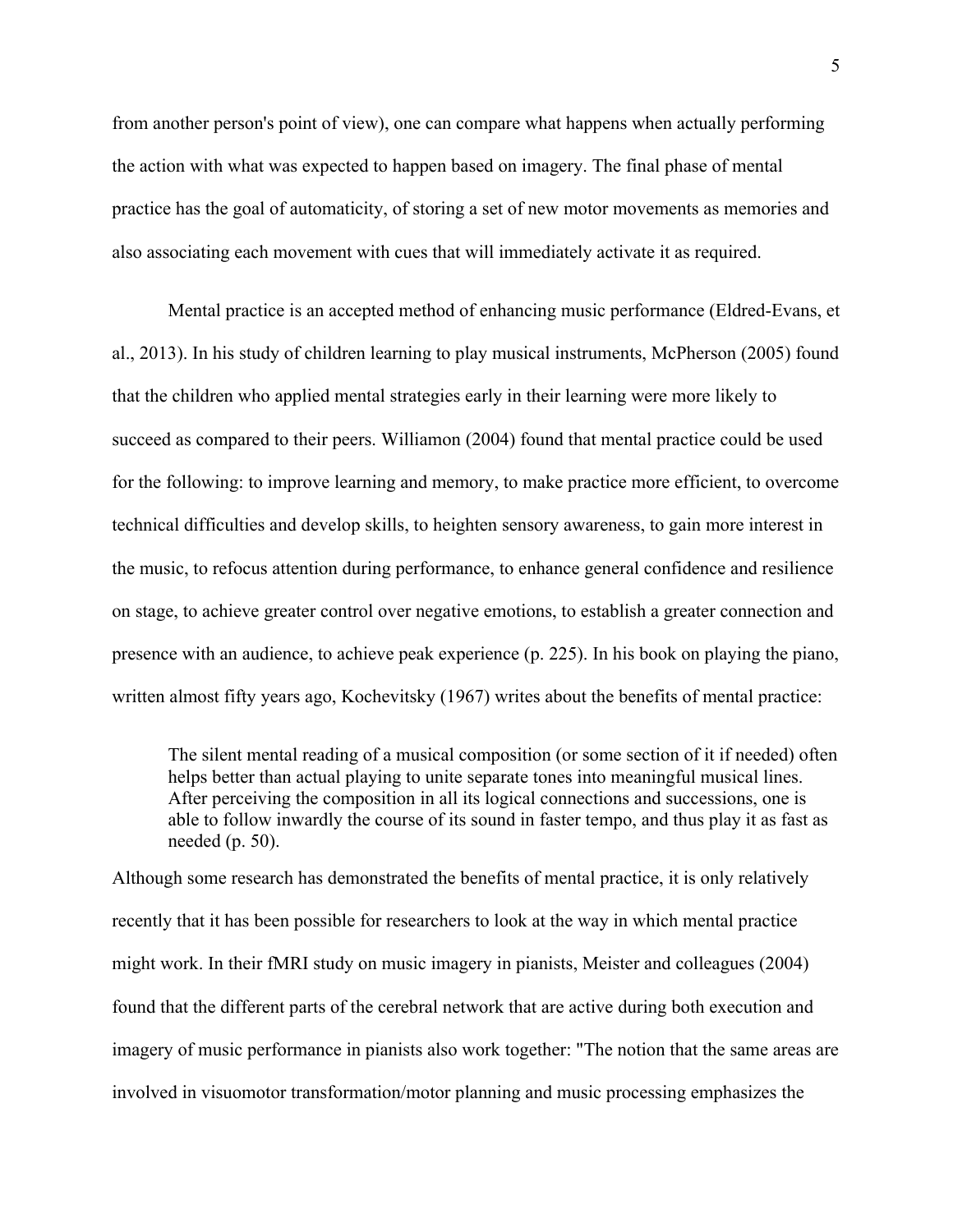multimodal properties of cortical areas involved in music and motor imagery in musicians" (p. 227).

## **Auditory Modeling**

One of the most important mental imagery skills in music performance is auditory imagery. Auditory modeling is a tool that can be used in mental practice to help form these auditory images. After providing a definition of auditory modeling, its use will be explored both in general music performance and in piano playing.

An auditory model is a performance or recording used to facilitate learning. Auditory modeling is useful in the development of an auditory image of a new piece of music to be learned for example. While there is as yet no general theory of auditory imagery, a possible explanation involves the phonological or articulatory loop (Hubbard, 2010). As proposed by Baddeley and Hitch (1974) the phonological loop is the part of working memory that deals with spoken and written material. The loop is assumed to have two components: a short-term store that holds acoustic or speech based material, and subvocalization, an articulatory control process similar to inner speech (Baddeley, 1992, p. 558). This loop can maintain phonological material within the store through subvocal repetition. The phonological loop is dependent on the cooperation between the short-term store or "inner ear" and the subvocalization or "inner voice" (Smith, Wilson, & Reisberg, 1995, p. 1434). While auditory material can be stored without the use of subvocalization this is not the case for visually presented phonological material which requires the use of subvocalization for recall (Alan Baddeley: Introduction of the Phonological Loop, 2010). It is yet unclear whether this theory is specific to language or can be applied equally to music. In addition, while there is relatively good understanding of the neural encoding and perception of simple, isolated sounds, there are few coherent models of how complex sounds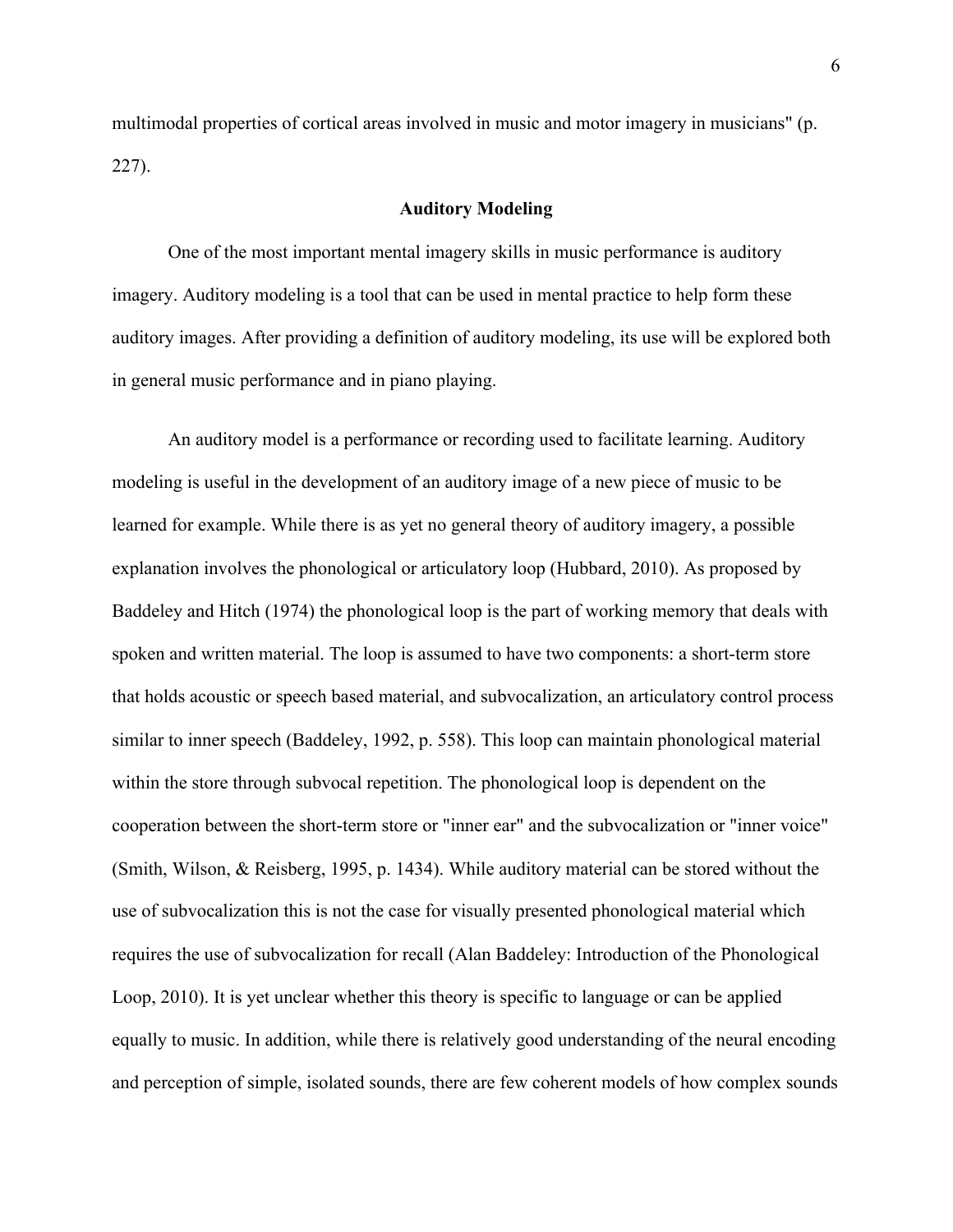are perceived (Lotto & Holt, 2010). Early in the history of mental practice research the experience of auditory imagery is described by Washburn (1916) in her book *Movement and Mental Imagery: Outlines of a Motor Theory of the Complexer Mental Processes*:

For we can get, as conscious experiences, sensations not only from outside stimuli, but by the processes which are commonly known as 'memory' and 'imagination.'.....I can not only hear the tones of a violin playing the 'Prize Song' from the *Meistersinger* when the violinist is actually before me (or the phonograph is actually running), but I can sit here in my study, with no actual sound stimuli acting on my ears save the voices of the children across the street, and hear the tones of the violin through the entire air (p. 27).

Haddon (2007) describes the use of music imagery as an experience that "may be manifest in multiple ways including deliberate use (to rehearse musical ideas, to experience a musical work in one's mind, to analyze and imagine a new score, or to compose), and non-deliberate use, such as hearing music in the mind as an involuntary experience" (p. 301).

Auditory models may be especially useful in the early stages of learning a new piece of music to give the student a sense of the whole. If a melody is played slower and slower, as when reading a new piece, at some point it loses its sense of coherence and motion, and becomes a series of isolated tones (London, 2007). If the student can hear the piece of music as a whole before beginning to read the notes and pitches, they may have a better musical sense of the piece. Singing is a useful way of creating auditory images, however not all students are comfortable with singing. Auditory modeling may be particularly useful for students who are reluctant to sing or who lack confidence in their singing ability. Auditory models can be useful to demonstrate to students that they have the ability to form accurate auditory images regardless of their singing abilities. There is some evidence that singing ability is not often affected by perceptual deficits, but rather it is more common that motor control problems and timbre-translation problems are the causes of poor singing (Hutchins & Peretz, 2012). Given this information, it is likely that most students have the ability to perceive an auditory model accurately. While auditory models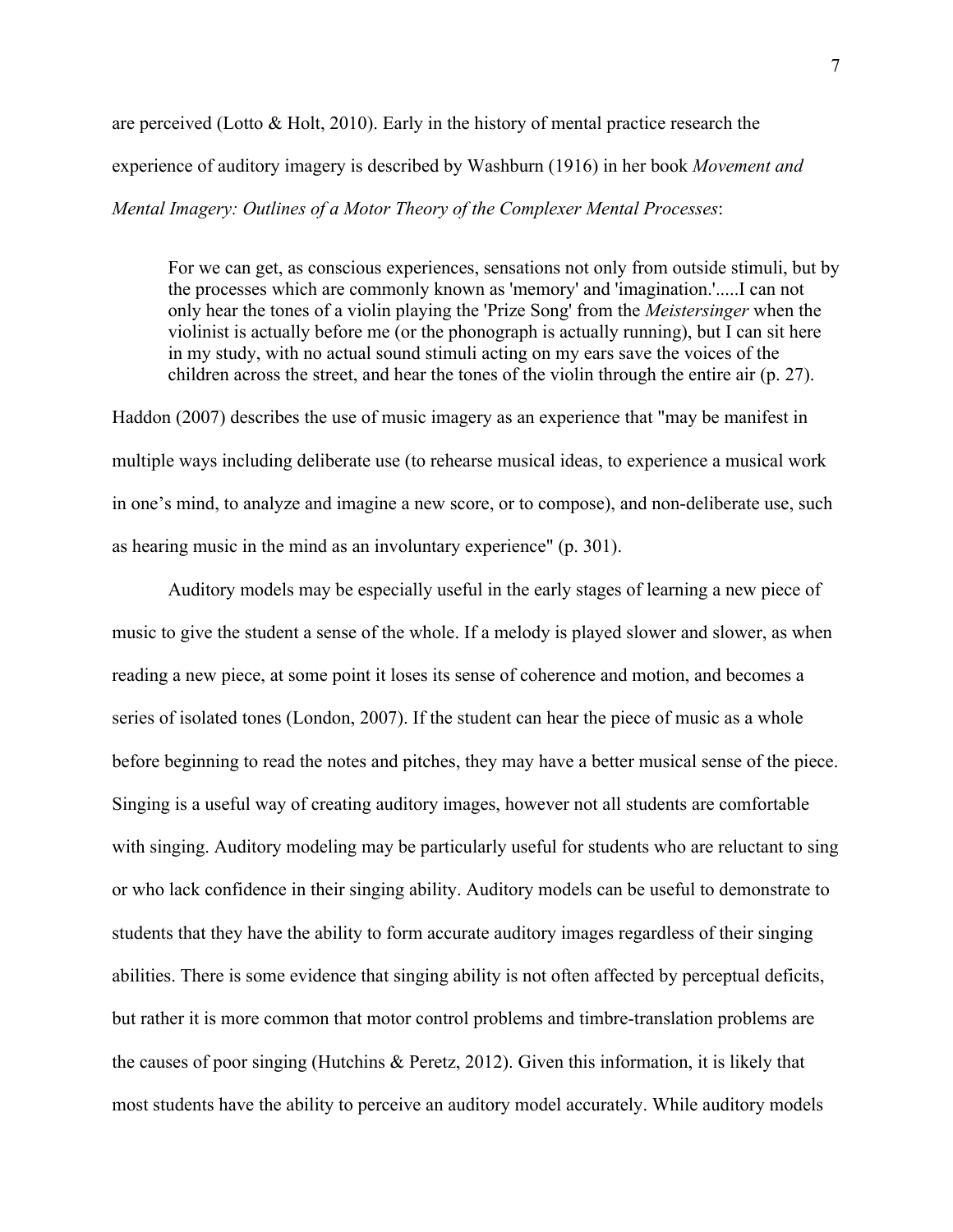are helpful for the development of auditory images, they are especially useful for learning new or difficult rhythms. The reason may be that rhythmic movement has been found to be more strongly attracted to auditory than to visual rhythms so that people often move in synchrony with auditory rhythms but rarely with purely visual rhythms (Repp & Penel, 2004). This rhythmic movement is important as this sense guides the motor behaviors used in the production of musical sounds (London, 2012).

Auditory imagery is central to Kochevitsky's (1967) system for the development of motor skill in playing the piano. Kochevitsky stressed the importance of an auditory rather than a visual starting point for playing piano. His scheme is as follows: "auditory stimulus (the inwardly heard tone)  $\rightarrow$  anticipation of motor act  $\rightarrow$  motor act resulting in actual sound  $\rightarrow$  auditory perception and evaluation of the actual sound" (p. 30). Auditory models are necessary tools for the development of auditory imagery which in turn can positively influence movement learning through entrainment or synchronization: "When we are entrained, our attention literally 'moves with the music,' and this engenders and encourages our bodily movements as well" (London, 2012, p. 5). Auditory models could be used to synchronize movements such as those used in pressing the piano keys for example. This idea is seen in the work of piano pedagogue Abby Whiteside (1997) and the foundation of her approach; that is, the concept of a basic body rhythm. Whiteside felt that the transfer of the idea of music to the actual production of music involved the whole body as centrally controlled by the auditory image. Auditory modeling, in providing an image of the "big picture", can help to balance what Whiteside saw as the harmful effect of training fingers for tone production which results in the conditioning of listening habits to a note-wise procedure (Whiteside, 1997, p. 5). Piano pedagogues Bigler and Lloyd-Watts (2011) who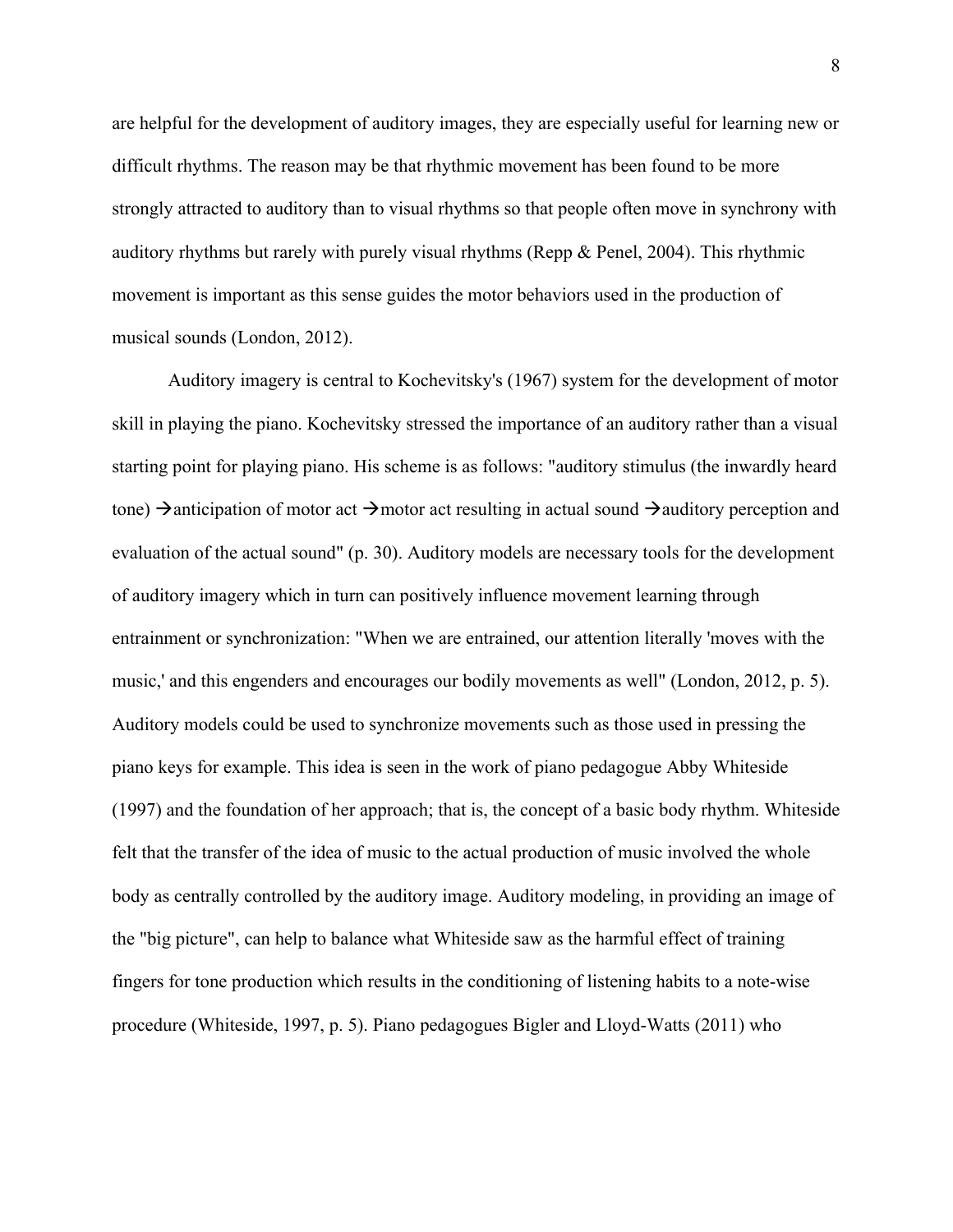specialize in the Suzuki method of music learning, list several benefits of frequent listening to auditory models:

- 1. Familiarity with the melody and harmonies
- 2. A feeling for the rhythmic patterns
- 3. Exposure to a model of appropriate performance
- 4. Exposure to a beautiful piano sound
- 5. Sensitivity to nuance such as dynamic contrast and rubato (p. 19)

The authors suggest that parents begin early to play recordings of the music that children will eventually learn. Bigler and Lloyd-Watts recommend that recordings be played as often as possible, at least a year ahead of learning the material on the piano (Bigler & Lloyd-Watts, 2011).

Despite the benefits of using auditory models in practice, models are often not used at all. In a study of instrumental music students by Hallam (2004), the author found that very few listened to recordings of the work they were learning and very few used self-recordings for listening and providing feedback. This reluctance to use auditory models may be changing as awareness of benefits increases and as technology makes auditory models more readily accessible.

The next section will address mental practice in the scientific literature. A background is provided with a brief outline of the history of research on mental practice. We will then review the literature examining mental practice in music performance.

# **Empirical Studies**

In North America, research on the effects of mental practice can be traced back to the early twentieth century and the writings of Washburn (Weinberg, 1982). In the abstract to her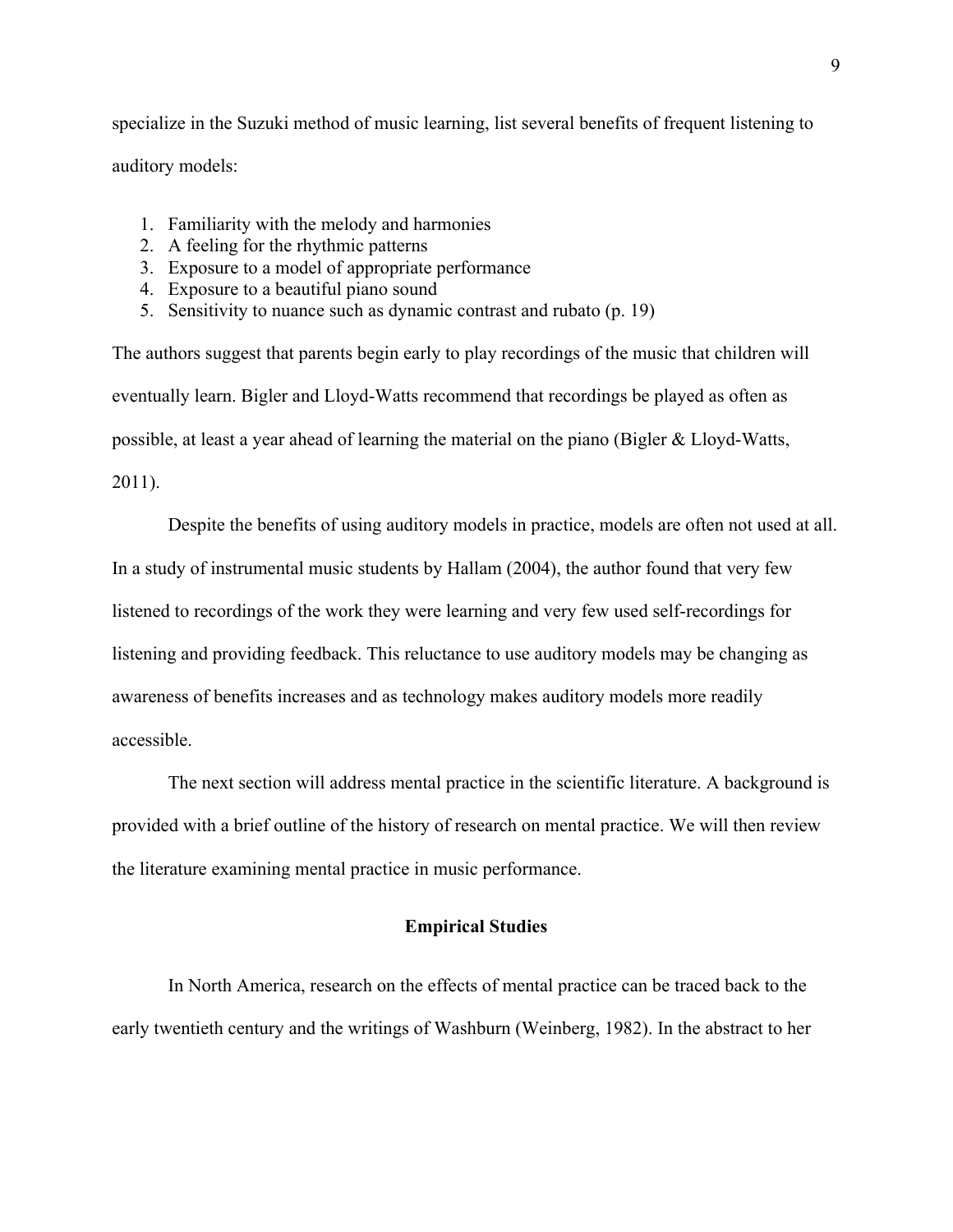## work *Movement and Mental Imagery: Outlines of a Motor Theory of the Complexer Mental*

*Processes*, Washburn (1916) writes:

Since psychology undertook to call itself a science, there has existed a strong desire to connect the facts of the mind with the facts of bodily movement. The excuse which the present essay would offer for its own existence is that while the facts of attention, perception, and emotion have had their relation to bodily movement fully discussed, there still remain many phenomena connected with the complexer life of the mind, the revival of past experiences and the construction of new thoughts and ideas whose connection with motor processes has not been satisfactorily traced. This book seeks to connect movement, the ultimate facts of physical sciences, with the domain of mental imagery, the world of imaginary objects (abstract).

The connection between movement and mental imagery put forth by Washburn was validated by Jacobson (1932) in his study showing that muscular activity occurs when one imagines performing a physical skill. Using electromyography Jacobson showed that the action current produced in participants was quite specific to the body part which was moved in the imagination. The study of mental practice related to music performance, specifically piano, began around the middle of the last century. In her study on mental practice in piano performance, Rubin-Rabson (1941), found that an analysis of piano material before completing memorization at the keyboard was better than physical practice alone. The author also found that the mid-way learning period of mental practice was preferable to other time distributions, and suggested that students pause mid-way through learning for mental practice until the mental performance can be accomplished smoothly (Rubin-Rabson, 1941). For the remainder of the twentieth century studies on mental practice continued to demonstrate its positive effects in the development of motor skill (Clark, 1960; Shepard, 1978; Ross, 1985; Rosenthal, Wilson, Evans, & Greenwalt, 1988; Driskell, Copper, & Moran, 1994; Theiler & Lippman, 1995) and study in this specific area of music performance has continued, if on a relatively small scale. Recent literature will be presented in the next section.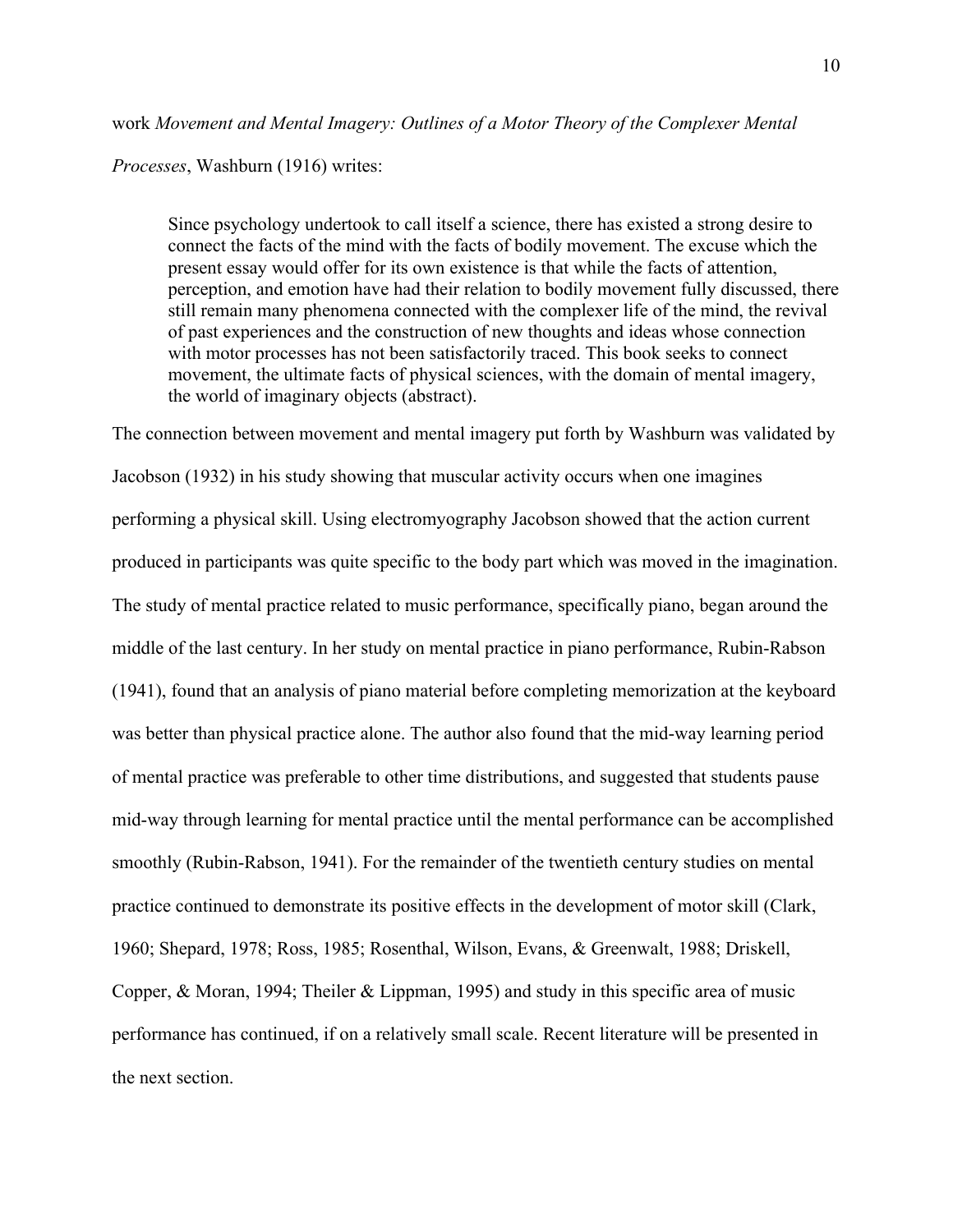In the twenty first century, studies on mental practice in music performance are relatively few; nine were found for review. While most studies looked at the effects of mental practice on performance, two studies examined the understanding of, use of, and value attributed to mental practice (Fine & Bravo, 2011; Haddon, 2007). In the most recent of these studies, Fine and Bravo (2011) examined the perceived meaning and usefulness of the terms "mental practice" and "score analysis". Eighty-nine experienced musicians completed an online questionnaire consisting of eighteen questions, both open and closed, providing quantitative and qualitative data. Participants were asked how they understood the terms "mental practice" and "score analysis", how useful they found these strategies, in what circumstances they used them, and what information they obtained from "score analysis". Interpretative phenomenological analysis was used to investigate open-ended responses to the two terms. The authors found that mental practice increased familiarity and aided performance preparation. Seventy percent of participants found "mental practice" very useful or vital, while only forty-eight percent considered "score analysis" to be very useful. Over ninety percent stated that they always or frequently reheard the music in their head. While it was generally agreed that mental practice referred to practice in the "head" or "mind", participants disagreed as to whether mental practice took place with or without the score, the instrument, or a recording. Limitations were not discussed by the authors although they did suggest further study into specific aspects of mental practice such as listening, as well as study into specific groups of musicians; for example pianists.

A study with a similar purpose was a survey conducted by Haddon (2007) where the author explored the way that musicians and music teachers understand and use mental practice. The survey focused on a university population of eleven third-year music students, ten of their professors, and four instrumental and vocal teachers. Participants completed a short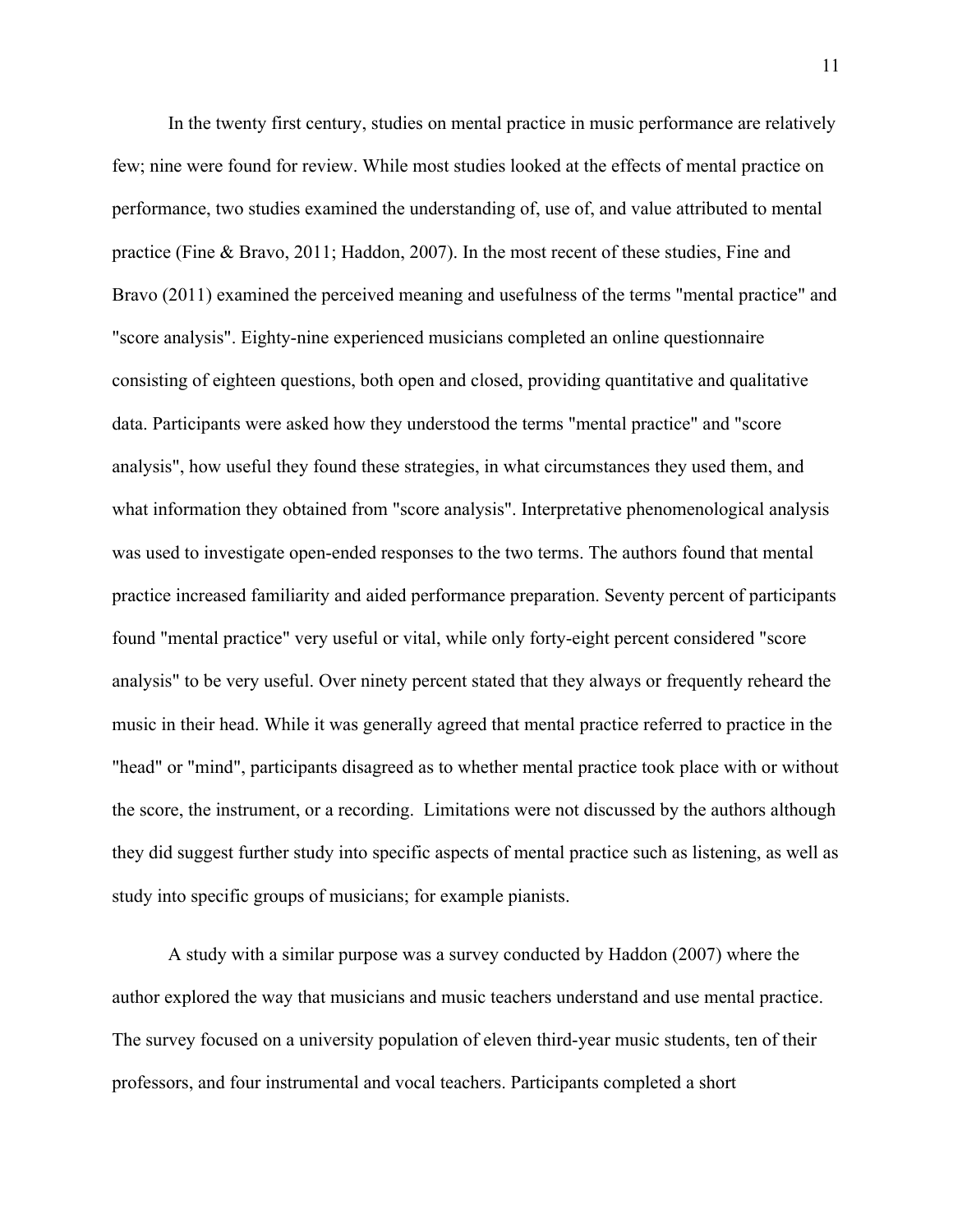questionnaire where they described their understanding of the term "mental musical imagery". They were also asked to rate their awareness of musical elements, such as melody, timbre, and rhythm when imagining music as well as how often they used mental practice. Data was analyzed using predictive analytic software and thematic analysis. Results showed that almost all participants agreed with the definition of musical mental imagery as "rehearsing music in your head" (Haddon, 2007, p. 303). Many also agreed with the definitions "rehearsing physical movements in your mind", "visualizing a successful performance", and "realizing your mind is playing its own soundtrack and you are not consciously controlling it". Participants also rated highly their awareness of elements such as melody and rhythm in their mental practice. Many participants reported using mental practice for specific musical activities such as practice, composition, and performance, although it was not necessarily a developed skill. Participants found imagery to be especially helpful with memorization and interpretation. Interestingly, the study respondents reported that while mental practice was the least popular aspect of music learning, they found it to be a useful part of practice.

Most of the literature looked at the effects of mental practice on music performance in experienced youth and adults. The effect of mental practice on two aspects of movement timing, anticipation and coordination, was investigated by Bernardi, De Buglio, Trimarchi, Chielli, & Bricolo (2013). The authors studied sixteen experienced adult pianists who were divided into two groups of eight. All study participants were first trained in mental practice techniques such as an exercise focusing on the participant's internal sense of touch and of the position and movement of their body parts. A digital piano was used to record MIDI data, and motion-capture equipment used to record the hand and wrist movements of the participants. Baseline performances were collected from all participants who were subsequently assigned to one of two groups: mental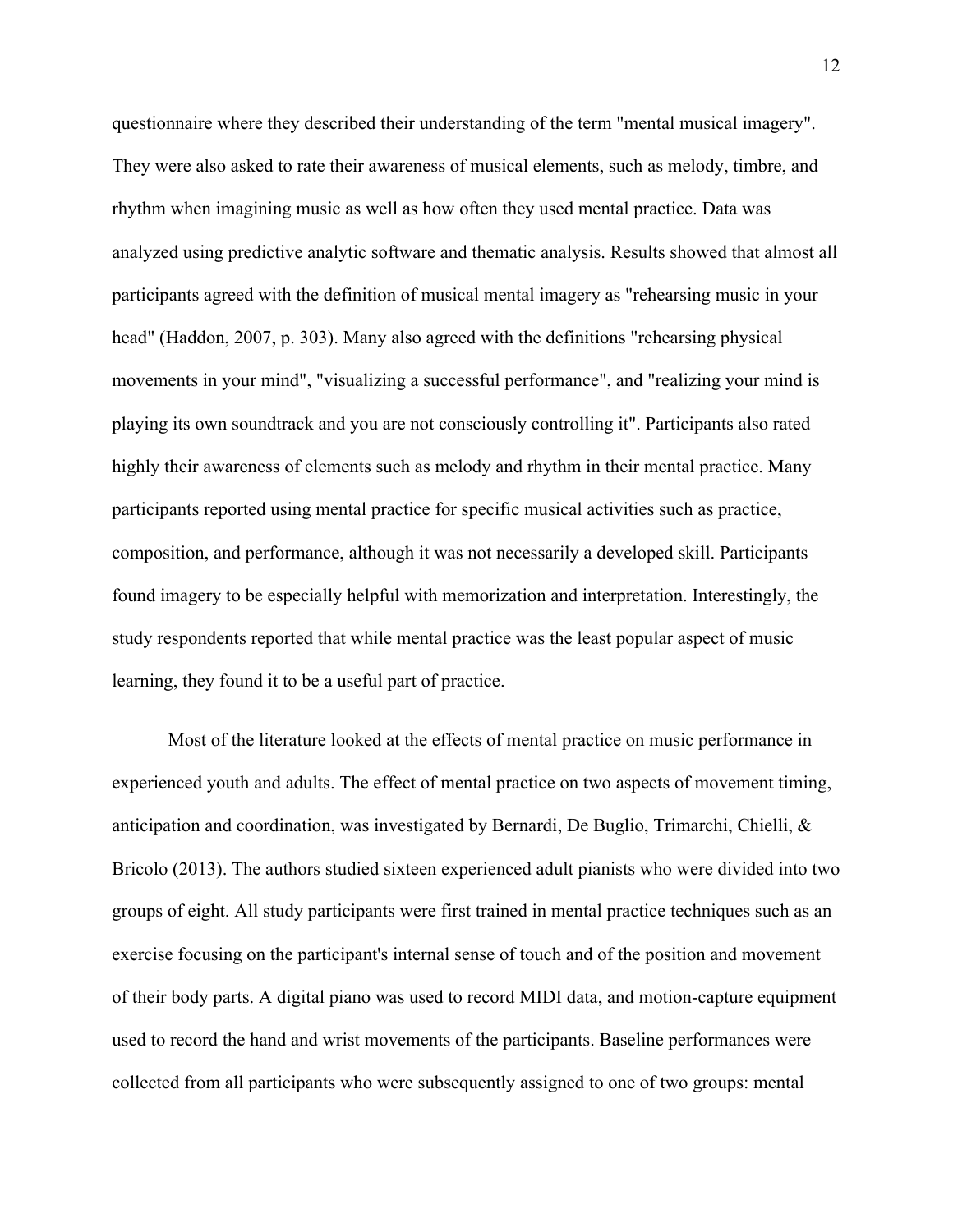practice or physical practice. A control group, whose participants were not allowed to practice, was also used to confirm that the changes observed were not due to repetition during testing. The piece of music chosen for the study was a short technical exercise unfamiliar to the participants. Using their choice of mental practice techniques, while avoiding movement of the fingers/hands, the participants in the mental practice group completed two short practice periods (seven minutes each) interspersed with a performance and questionnaire about the mental strategies used. Members of the physical practice group followed the same procedure, of practice/performance and questionnaire; practice/performance and questionnaire, but added physical practice to their preparation. Using performance and motion-capture data as well as responses to mental practice questionnaires the authors found that both mental and physical practice could improve performance, specifically with movement speed, timing, and coordination. This study also represents the first evidence that mental practice results in movement anticipation shown here as an earlier rate of top movement speed and as a change in the coordination of the wrist and fingers; i.e. the wrist movement speed leads that of the fingers. The authors identified the main limitations of the study as the small sample size (sixteen) and variability in music experience and motor performance of the participants.

In a similar study Cahn (2008) compared the effects of two combinations of mental and physical practice with physical practice and mental practice alone. The sixty participants in the study were all undergraduate students who were experienced instrumentalists and were screened for their ability to fulfill the task. The study involved four practice condition groups: three minutes of physical practice, half a minute of mental practice and one minute of physical practice, three minutes of mental practice, and half a minute of physical practice and one minute of mental practice. The mental practice component consisted of looking at the score, facing away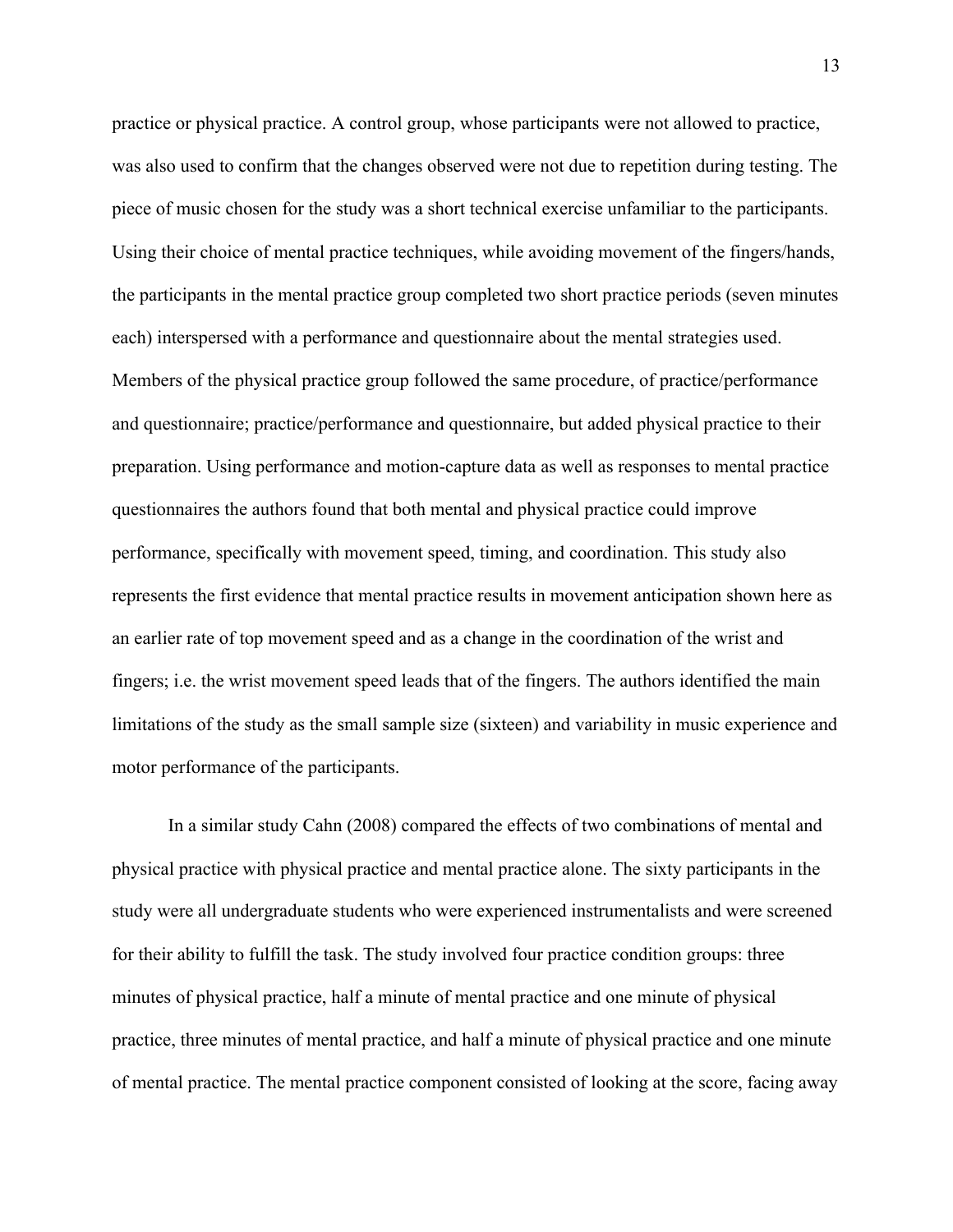from the instrument and mentally hearing the notes and playing the prescribed pattern while imagining hand movements, without actual movements. Before and after practicing, participants performed a tonal pattern over two chord progressions: one easy and one difficult. Errors in recorded performances were judged by two professional musicians who were blind to whether the performance was pre or post-test. Despite the result that the dominant physical practice group performed better on the difficult task than did the dominant mental practice group, the author did not find significant differences between the mental practice and physical practice groups overall. The reason for a lack of significant differences found between the practice groups was thought to be due to: the number of participants, difficulty of task, and type of task; for example the task may have been better suited to physical practice. Notwithstanding the lack of significant differences between the practice groups, the author recommended that mental practice be a compulsory part of music learning.

The following two studies by Brown and Palmer (2013) and Highben and Palmer (2004), highlight the effects of two specific areas of mental practice or imagery abilities: auditory and motor mental practice. In the most recent of these studies, Brown and Palmer (2013) examined the effects of auditory and motor imagery abilities on musicians' learning and recall of musical sequences, and whether these imagery abilities compensate for missing information or affect sensitivity to interference. After being tested on their auditory and motor imagery ability, twentyfour experienced adult pianists learned short unfamiliar melodies and subsequently performed them from memory. Performance data were recorded using a MIDI keyboard, and headphones were used by participants for auditory input. Twenty-four melodies (four melodies per learninginterference condition) were learned by listening alone (auditory learning) or by playing, with the right hand, on a silent keyboard (motor learning) and subsequently were performed in the recall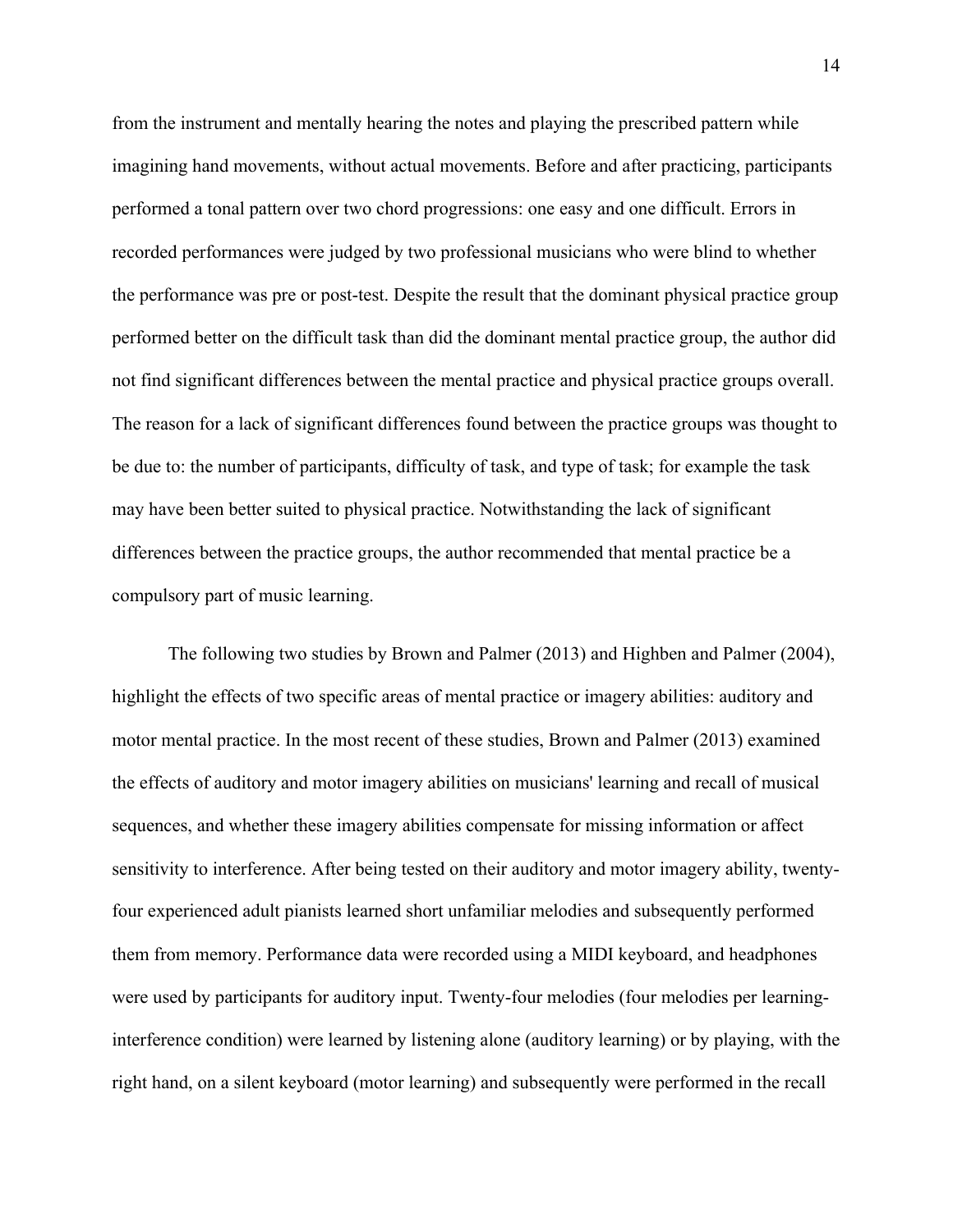phase with auditory feedback. There were three interference conditions: auditory interference where participants simultaneously heard a different melody from the one being learned, motor interference where participants performed, with the left hand, an additional motor sequence, or no interference. These conditions created six learning-interference conditions: 1) auditory learning with no interference - participants heard a recording of the melody six times while viewing the notation and holding their hands in fists to prevent movement, 2) auditory learning with auditory interference, 3) auditory learning with motor interference, 4) motor learning with no interference - participants performed the melody six times from notation hearing only the first pitch of each melody, 5) motor learning with auditory interference, and 6) motor learning with motor interference. Two experiments were conducted, one with the interference conditions presented during learning, and the other with the interference conditions presented during recall. Using the MIDI data, the authors compared pitch accuracy and temporal regularity during recall performance with independent measures of the participants' auditory and motor imagery abilities. Because pitch errors commonly increase temporal variability, only pitch-perfect recall trials were included thus allowing timing to be examined separately from the influence of pitch errors. The authors found that both auditory and motor imagery abilities assisted with learning and recall; for example both abilities improved pitch accuracy. In particular, auditory imagery assisted learning of pitch order in music sequences and recall of temporal features suggesting that auditory imagery skills decrease vulnerability to interference and compensate for lack of auditory feedback in learning. The authors also found that performance is most susceptible to motor interference. The study findings are the first to demonstrate that performance from memory is more accurate following auditory learning than following motor learning. The authors noted possible limitations. Because of the use of notation, visual imagery abilities could have been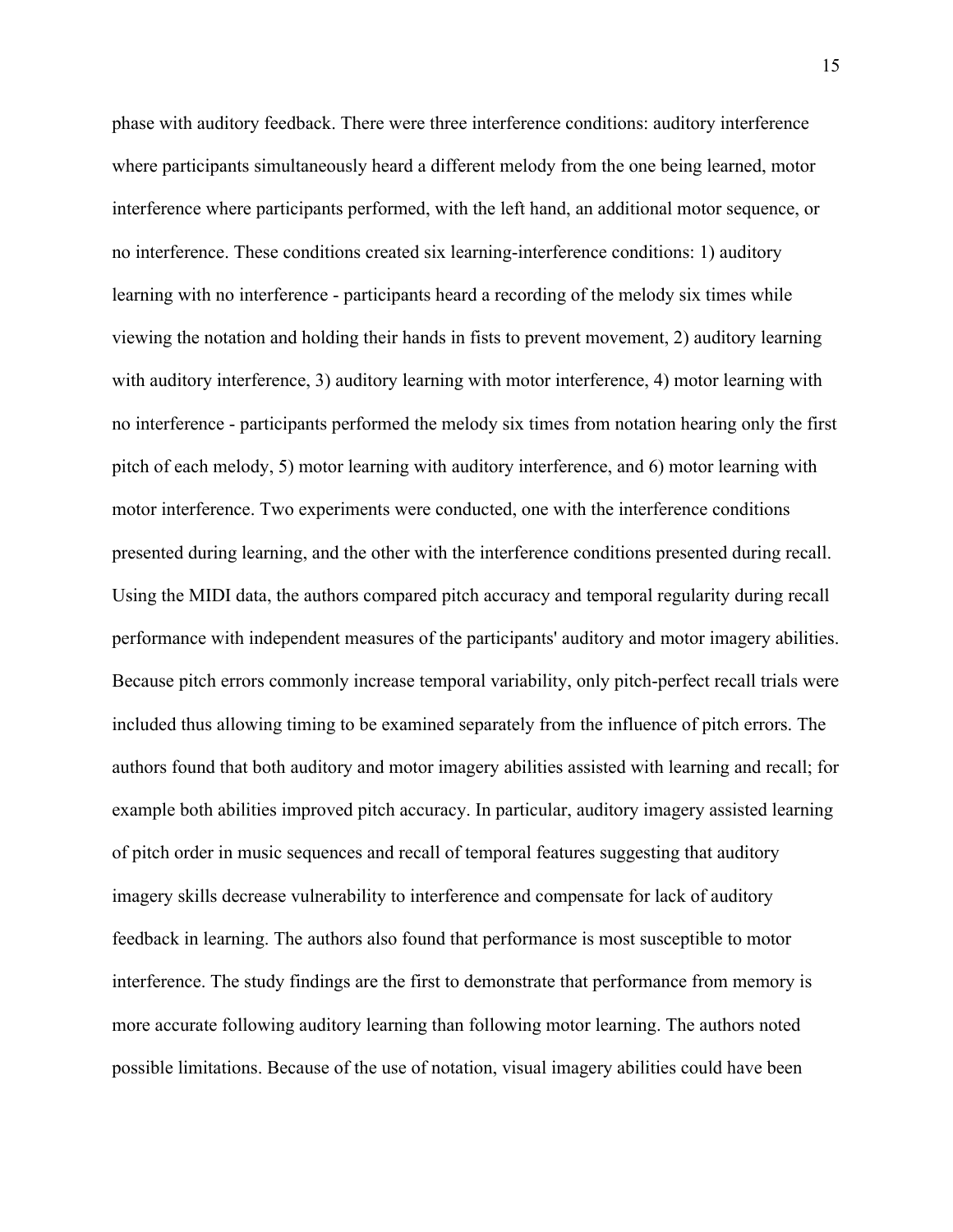involved and this influence is unknown. In addition, the motor interference task required participants to synchronize their movements which may have made this task more disruptive than the auditory interference task.

A similar study was conducted a few years earlier by Highben and Palmer (2004) to examine the effects of auditory and motor imagery abilities in learning to perform an unfamiliar piece of music. In this study, sixteen experienced adult pianists learned short unfamiliar melodies after being tested on their auditory and motor imagery ability. The equipment, design and procedure were very similar to the previously described study except that two extra conditions were added and there were no interference conditions. The four practice conditions were: auditory practice - where participants heard the piece without moving while imagining the required finger movements, motor practice - where participants moved their fingers on the keys while imagining auditory feedback, normal practice, and covert practice where participants neither moved nor heard the music but were instructed to depress the pedal each time they imagined sound and movements for the piece of music. In analyzing errors during performance and imagery ability tests, the authors found that the removal of auditory or motor feedback in learning caused significant memory deficits in performance. They also found that participants with strong auditory imagery abilities were least affected by the lack of auditory feedback in learning. This was also true for participants with a high self-rating of playing by ear. These findings suggest that an accurate auditory image is important for performance from memory. The authors outlined possible limitations which may have made the practice effects less visible; practice conditions such as practicing ten times without stopping or correcting mistakes may have been artificial. They also suggested that the material may have been too easy for the caliber of participants.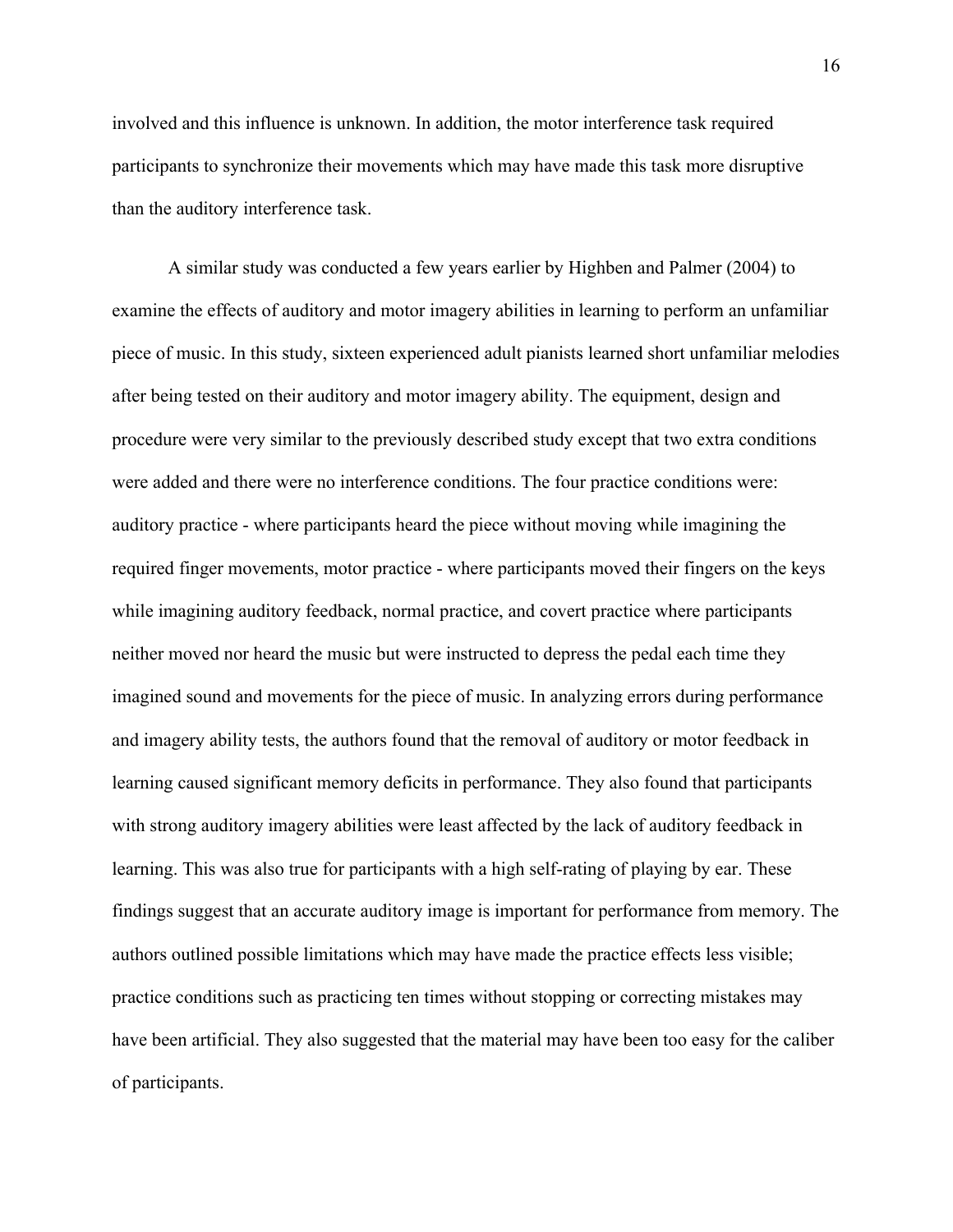Three studies examined the effect of auditory modeling on music performance (Henley, 2001; Morrison, Montemayor, & Wiltshire, 2004; and Frewen, 2010). The effects of auditory modeling and tempo patterns were examined by Henley (2001). Only the discussion about modeling is relevant here. Sixty adolescent wind and brass instrumentalists practiced an étude which was sight-read once as a pre-test, practiced six times for twenty minutes with or without a recorded auditory model, and played once as a post-test. All of the recorded performances were evaluated by the author, and twenty percent of them by an objective observer, for pitch, rhythm, and articulation. The author found that the use of an auditory model assisted rhythm and tempo mastery but may or may not have affected pitch discrimination. He recommended replication of the study using a larger group of participants and a longer practice period for further insight into differences between the model conditions.

A study examining the effects of recorded ensemble models on band students' performance self-evaluations, achievements, and attitude was conducted by Morrison, Montemayor, and Wiltshire (2004). Five bands from middle schools and high schools participated in the five week study. Recorded auditory models were used systematically; for example, instructions to play the entire piece once a week while band members follow their individual parts. Each week students also completed a self-evaluation "progress report" rating their performance with and without the use of a model. Pre and post-test recordings were independently evaluated by five experienced instrumental music teachers, and student evaluations were analyzed. The authors found no differences in performance achievement between model and no-model conditions. Reasons for this finding, as suggested by the authors, could be insufficient assessment, or the transference of modeling effects to pieces where no model was used. The student assessments showed lower achievement gains in the model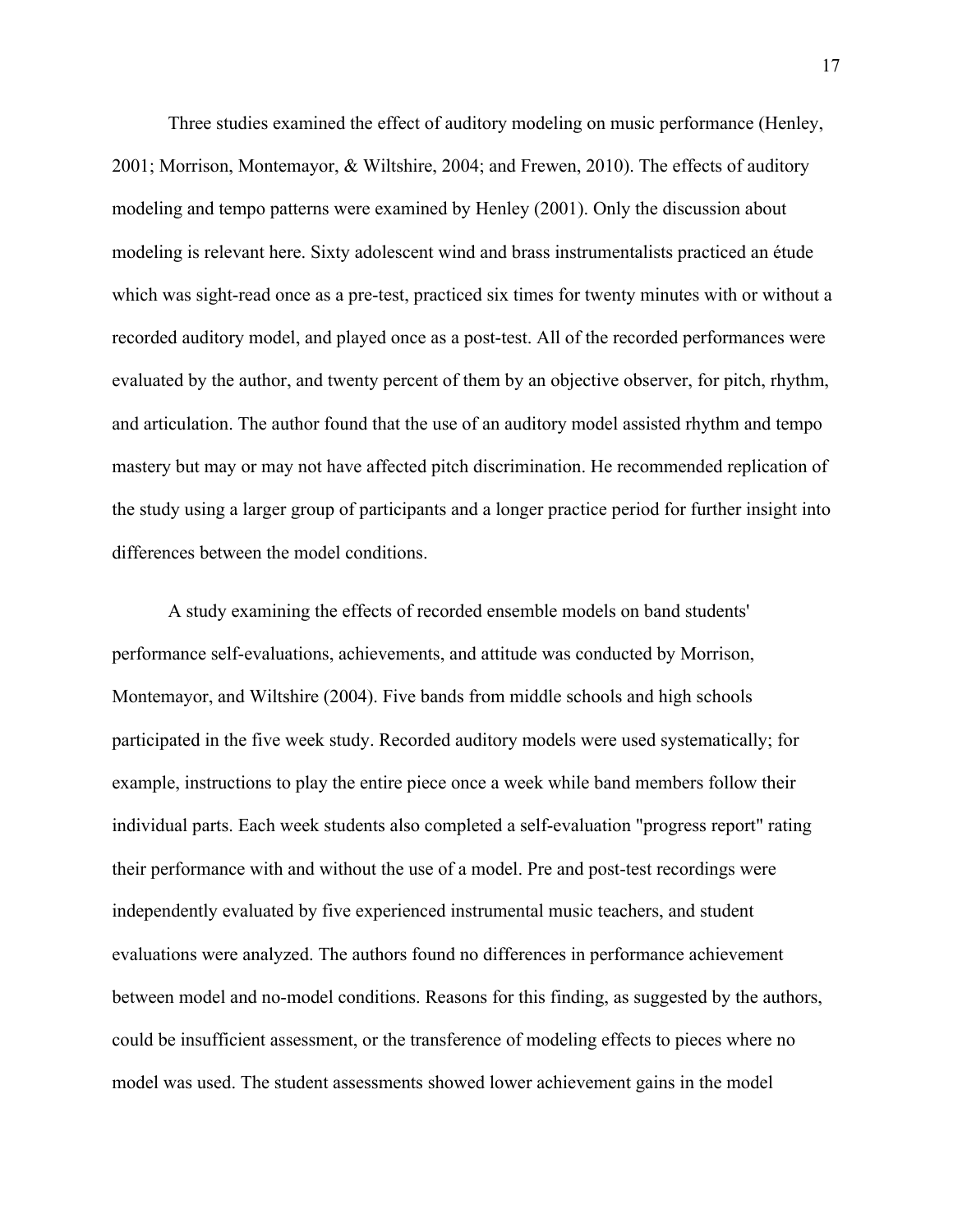condition which may have been influenced by factors such as the need to generate their own personal standard of performance quality in the absence of a model. Despite this assessment the students did not have a negative attitude toward the model use and some younger students were more enthusiastic toward the model pieces particularly with regard to expression and phrasing.

Of particular interest to those who teach beginner piano to children, is the study on the use of auditory modeling in keyboard performance by Frewen (2010) because it is the only study that looks at children and the only one to look at novices. As participants for her study, Frewen (2010) used ninety-seven children in kindergarten through grade four (ages five to ten) with no formal instrumental instruction. Her study examined auditory modeling in keyboard performance of an unfamiliar melody. The participants were divided into two groups; one group listened repeatedly to a model of the melody to become familiar with the music prior to learning to play it. This group was then assessed using a melodic error recognition test to ensure familiarity. All participants were subsequently taught the melody by rote on a MIDI keyboard. Using the MIDI data Frewen found that the group that became familiar with the melody through the use of auditory modeling played significantly more correct notes than did the children not familiar with the melody. The author also found that older children performed the last two measures of the melody better than younger children did. The first two measures of the melody were easier to play, and were not much affected by familiarity or age. Frewen suggested that this finding shows that auditory modeling may be particularly advantageous when learning to perform more difficult or longer melodies (Frewen, 2010).

Of the nine studies examined for this review, only one looked at mental practice using children as the subject (Frewen, 2010). The others studied older participants, from adolescents to adults: middle school to secondary school students (Morrison, Montemayor, & Wiltshire, 2004),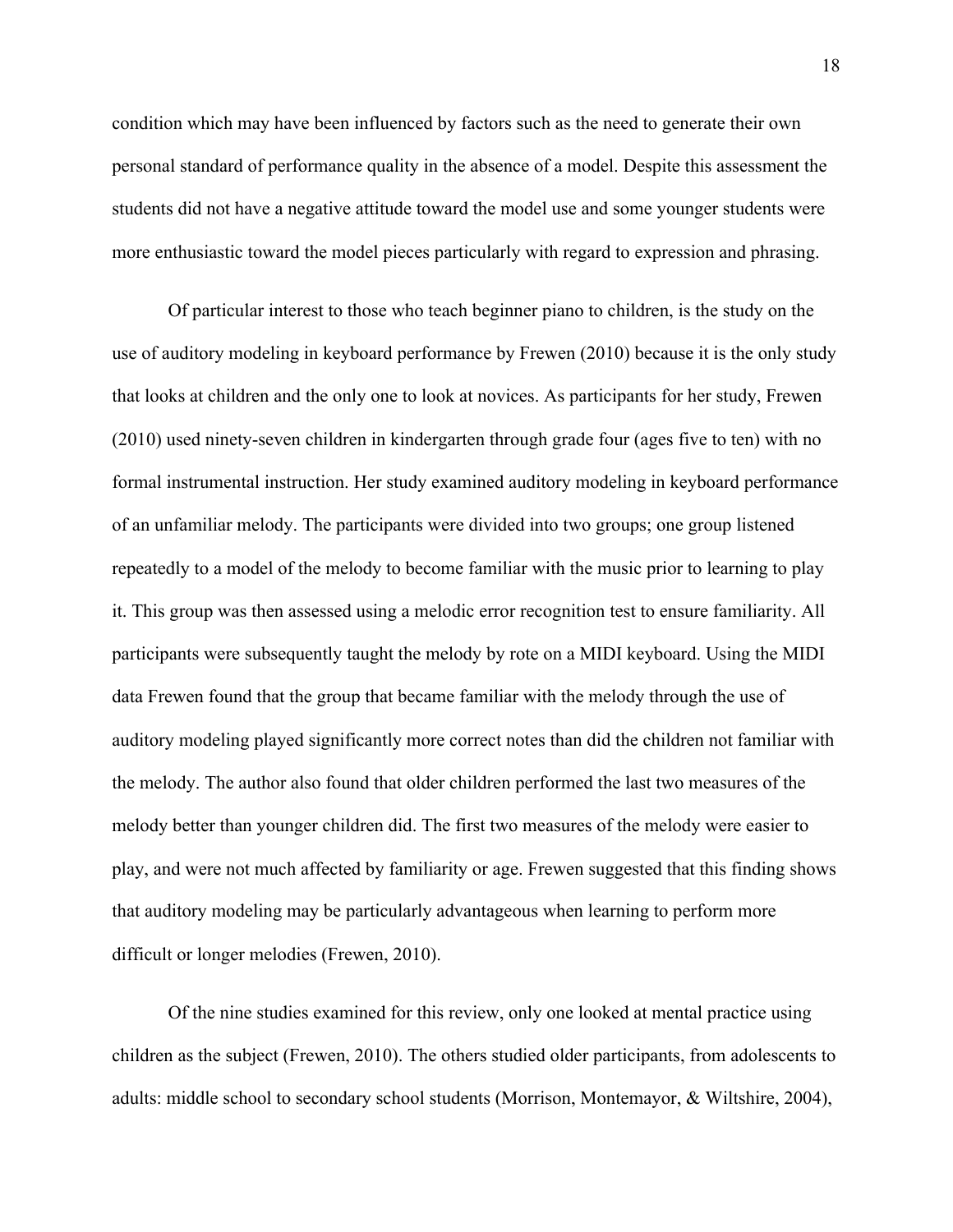secondary school students (Henley, 2001), adults (Bernardi, De Buglio, Trimarchi, Chielli, & Bricolo, 2013; Brown & Palmer, 2013; Cahn, 2008; Fine & Bravo, 2011; Haddon, 2007; Highben & Palmer, 2004). Four studies focused on mental practice and keyboard playing (Bernardi et al., 2013; Brown & Palmer, 2013; Frewen, 2010; Highben & Palmer, 2004), while the other five included other musical instrumentalists. Of the instrumentalists studied, almost all were experienced musicians; only one study looked at novices (Frewen, 2010). While most studies were focused on the effects of mental practice on performance, two examined how participants understood mental practice, how they used it, and how useful they found mental practice to be (Fine & Bravo, 2011; Haddon, 2007). Almost all study results demonstrated some benefits of mental practice in music performance. While two studies found no significant difference in performance after using mental practice techniques, the authors and some participants still found mental practice to be valuable (Cahn, 2008; Morrison et al., 2004). The other studies examining mental practice in music performance all found stronger evidence of benefits (Bernardi et al., 2013; Brown & Palmer, 2013; Fine & Bravo, 2011; Frewen, 2010; Haddon, 2007; Henley, 2001; Highben & Palmer, 2004). Specifically, performance improvements were found in the following areas: movement velocity, timing, and coordination (Bernardi et al., 2013); pitch accuracy and vulnerability to interference (Brown & Palmer, 2013); rhythm and tempo mastery (Henley, 2001). Four of the studies focused specifically on auditory imagery and modeling rather than on the other aspects of mental practice (Brown & Palmer, 2013; Frewen, 2010; Henley, 2001; Morrison et al., 2004). In addition to the benefits listed earlier, Henley (2001) found that the auditory model provided a rhythmic example that appeared to act as a teaching tool. Except for Morrison and colleagues (2004) the others found strong evidence of the benefits of auditory modeling.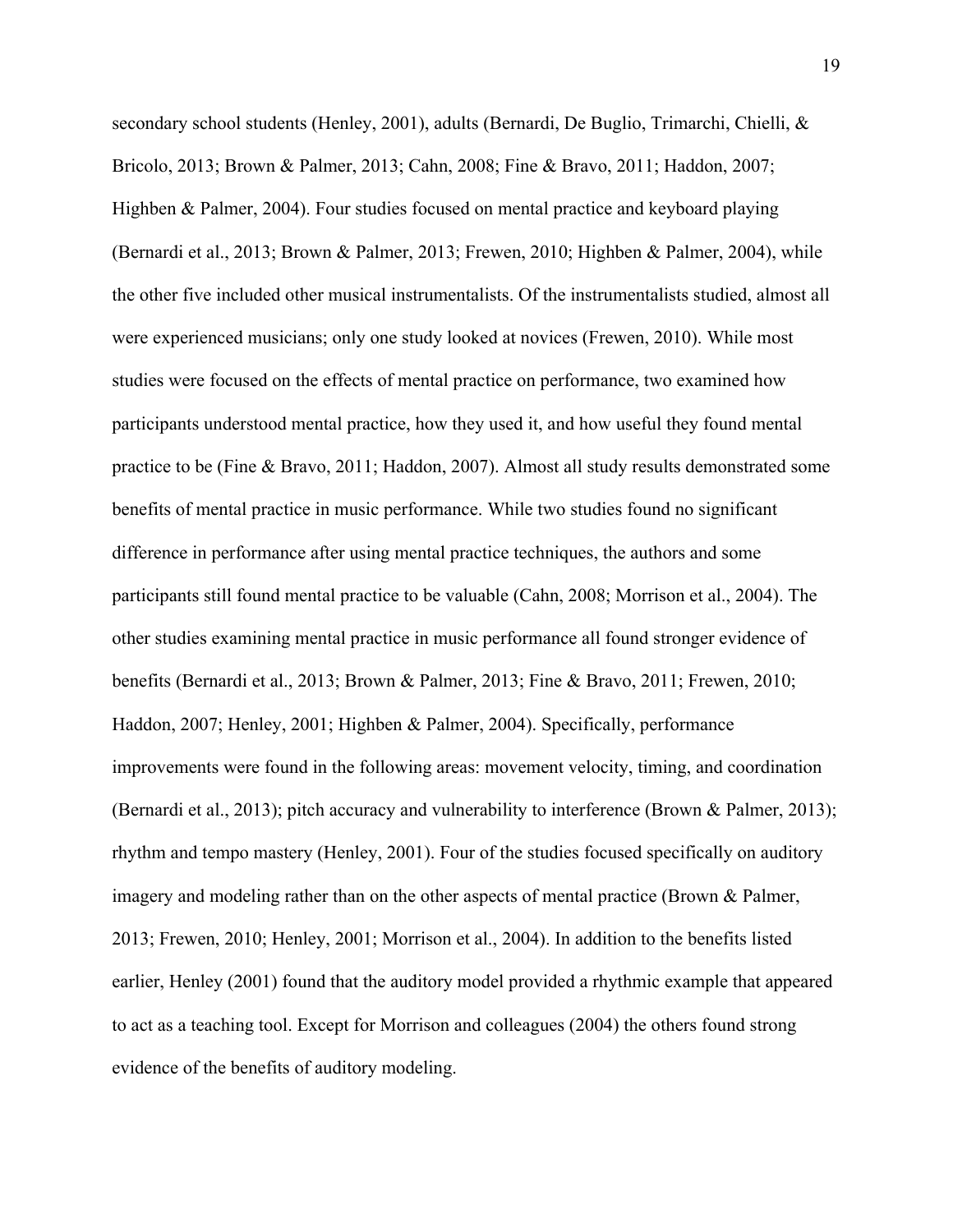Although the participants were not children and were experienced instrumentalists, three other studies looked at mental practice in keyboard performance (Bernardi et al., 2013; Brown & Palmer, 2013; Highben & Palmer, 2004). As with the Frewen (2010) study, all three found benefits in mental practice; specifically for performance (Bernardi et al., 2013), learning and recall of melodies (Brown & Palmer, 2013), and learning and performance from memory (Highben & Palmer, 2004).

# **Conclusions**

Almost all studies showed benefits of mental practice. Only the studies by Cahn (2008) and Morrison and colleagues (2004) found mixed results with no significant difference found in performance achievement using mental practice. All authors found enough value in mental practice to warrant further study. The two studies examining the understanding and use of mental practice found that mental practice was considered to be very useful by participants (Fine & Bravo, 2011; Haddon, 2007). Participants in these two studies found mental practice to be especially useful for increasing familiarity with the music (Fine & Bravo, 2011), performance preparation (Fine & Bravo, 2011; Haddon, 2007), as well as for aiding in memorization (Haddon, 2007). Some very specific benefits were found; for example, motor imagery was associated with greater changes in movement speed, while auditory imagery was associated with greater movement anticipation (Bernardi et al., 2013). In addition, Bernardi and colleagues state that their study is the first to show evidence of an anticipatory influence following mental practice (Bernardi et al., 2013). Auditory imagery was found to aid in pitch accuracy, performance from memory, and to protect from interference (Brown & Palmer, 2013). Mental practice was found to be especially effective when combined with physical practice (Cahn,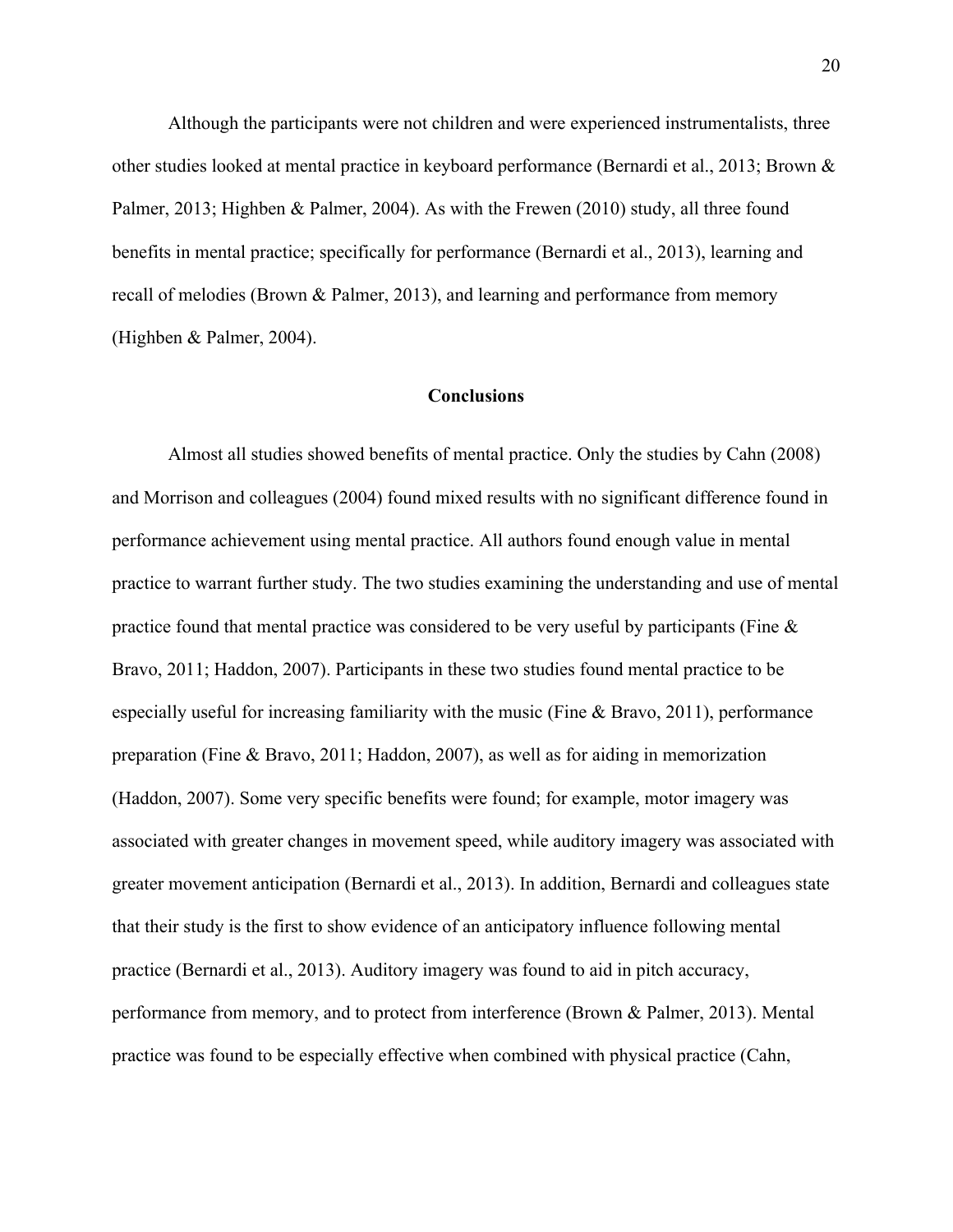2008). Auditory models were found to be beneficial (Brown & Palmer, 2013; Frewen, 2010; Henley, 2001), but not unreservedly (Morrison et al., 2004).

# **Implications for Music Pedagogy**

The current literature on mental practice in music performance demonstrates many benefits of this technique. The studies on mental practice used guided mental practice, in other words, the participants were instructed on how to use the technique. This is particularly important for the field of music pedagogy as students may be introduced to mental practice techniques early to allow these skills to develop over time (Cahn, 2008). Some of the participants in Cahn's study on the effects of varying ratios of mental and physical practice were surprised at what they could achieve mentally and "all subjects regretted not having been made aware of mental practice earlier in their musical training"(Cahn, 2008, p. 189). The teacher, therefore, is important in setting the foundation for students to learn mental practice techniques. Teachers need to be cognizant of the fact that people differ from each other in their imagery experiences and skills (MacIntyre, Moran, Collet, & Guillot, 2013). As an example it appears that those learners with absolute pitch and instrumental/vocal teachers have the highest use of imagery (Haddon, 2007).

Mental practice can be taught in formal ways; for example, teaching learners to follow specific procedures such as imagining the hand movements and mentally hearing notes, without moving fingers, touching, or looking at the piano (Cahn, 2008). For beginner instrumentalists learning to memorize music, McPherson (2005) outlines five mental strategies: 1. thinking about how the melody would sound, 2. chanting of rhythm or letter names of the notes, 3. trying to sing the melody but not explicitly linking this with instrumental fingerings, 4. trying to chant the rhythm or pitch with rough contour while fingering, and 5. linking the sound of the melody to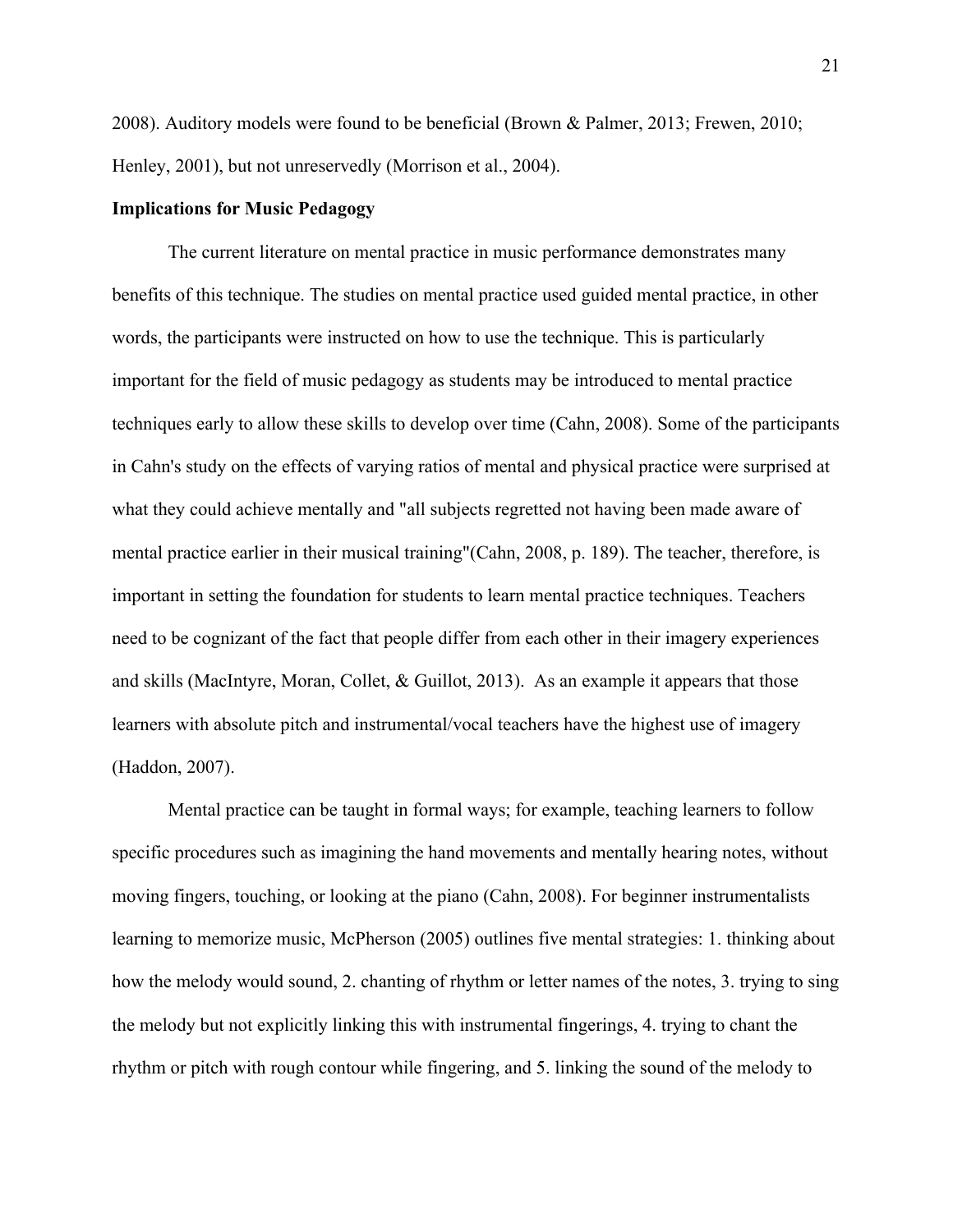fingerings by mentally rehearsing as they study the notation (pp. 21-22). Less formal ways of learning to use mental practice are also useful; for example using observational and dyad practice where learners listen to and observe performances of their teachers or of each other (Wulf & Mornell, 2008). The use of observational and dyad practice can also be motivating for learners (Wulf & Mornell, 2008). Watching someone learn a motor skill is an effective teaching strategy (Lee, Swanson, & Hall, 1991). Hearing, in advance of learning to play, music with the use of auditory models is also helpful (Bigler & Lloyd-Watts, 2011). The accessibility of auditory models for use by teachers and their students has greatly increased thanks to recent advances in technology; for example, YouTube and music streaming services like Spotify as well as more traditional digital formats such as CDs and MP3s. Using devices like smartphones, both teachers and students can also create auditory models by playing and recording the music themselves. Observational practice as well as other forms of mental practice is particularly useful for injury avoidance or for use with learners who are recovering from injury. The occurrence of playingrelated musculoskeletal disorders in piano players is most likely to be found in those who have played for the longest time, practiced for the most hours, and most regularly (Allsop & Ackland, 2010). The use of mental practice together with a reduction of physical practice can help to avoid the injuries caused from physical practice. In a similar way, mental practice could be an especially useful technique in situations where learners are unable to physically practice due to non-music related injuries. Music students may also find resource saving benefits in the use of mental practice in cases where studio time is limited or where there is limited access to a piano, while traveling or away from home for example. Mental practice can also assist with interpretive aspects of performance in giving the learner a sense of the whole. In *The Art of Piano Playing*  Kochevitsky (1967) writes: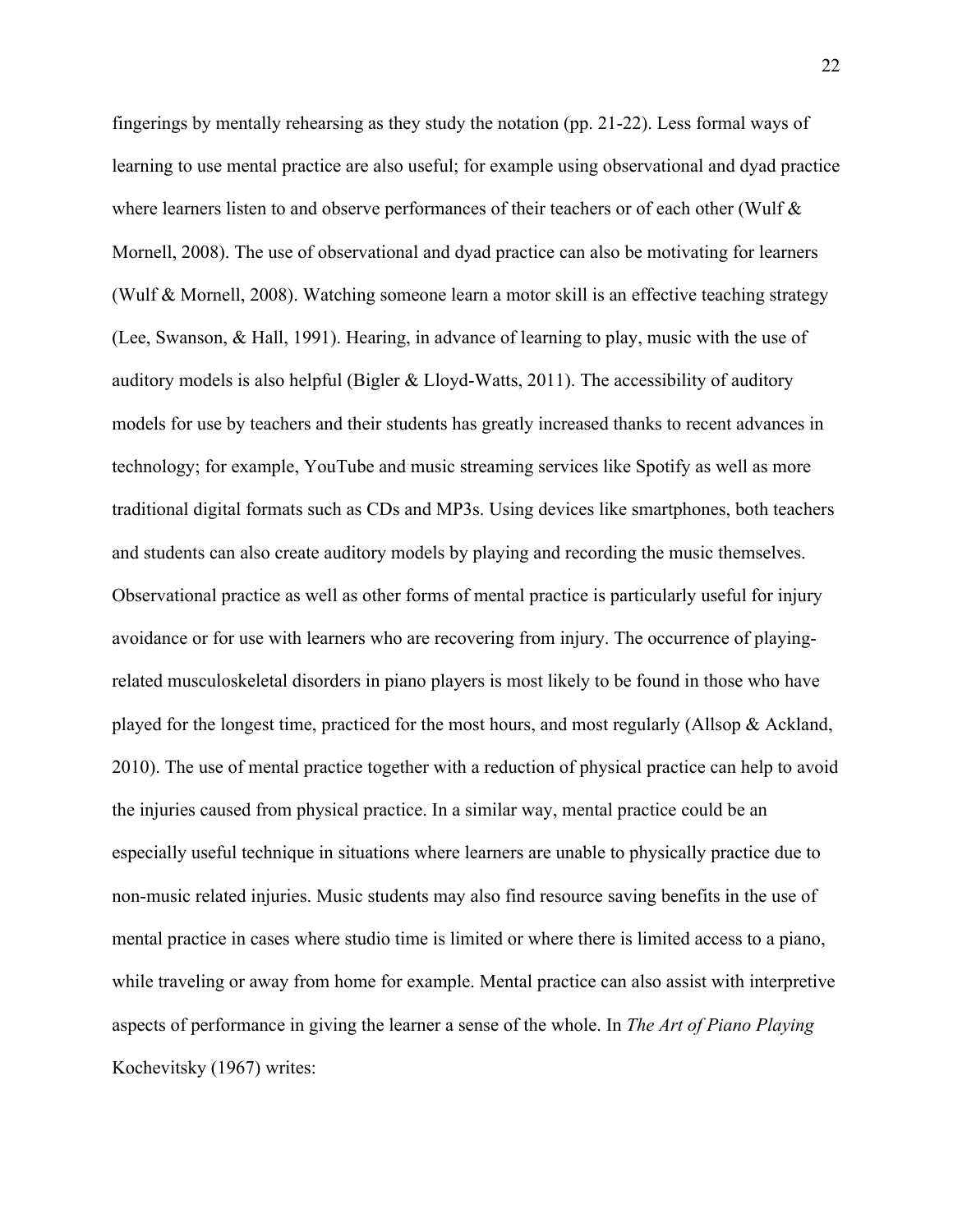The whole composition which is being studied should be read mentally from time to time. We must remember Busoni's warning that one easily forgets about the musical meaning during the motor work at the piano. By mental reading without actual playing we can revive the clear acoustic picture of the composition in our mind and are stimulated in our efforts to master it technically (p. 50).

An opportunity exists for teachers to provide the benefits of mental practice to students of all stages of learning with the inclusion of mental practice strategies in the teaching curriculum.

# **Future Research**

Current and past research has demonstrated positive effects of mental practice in music performance but there is still much to be learned. Specificity was sometimes lacking; for example, Haddon (2007) examined mental practice in instrumental music performance in general rather than examining one specific instrument and/or one type of skill. Some studies on mental practice in music performance did set more specific purposes however and used a more specific participant group (Bernardi et al., 2013; Brown & Palmer, 2013; Frewen, 2010). Another area that was lacking in specificity was the focus of instrument. While some music studies looked at keyboard practice, slightly more than half examined instrumentalists in general. It seems possible that different instrumentalists might experience the effects of mental practice differently; for example pianists may or may not find more benefit from mental practice than musicians who read only one line of music and not both treble and bass. For this reason, it may be advantageous to focus on one group of soloist musicians. Research investigating the amount of mental practice that is optimal for learning or performing would also be welcome. Various quantities of mental practice were used in the studies reviewed here from half a minute one time (Cahn, 2008) to longer periods over a span of weeks (Morrison, Montemayor, & Wiltshire, 2004).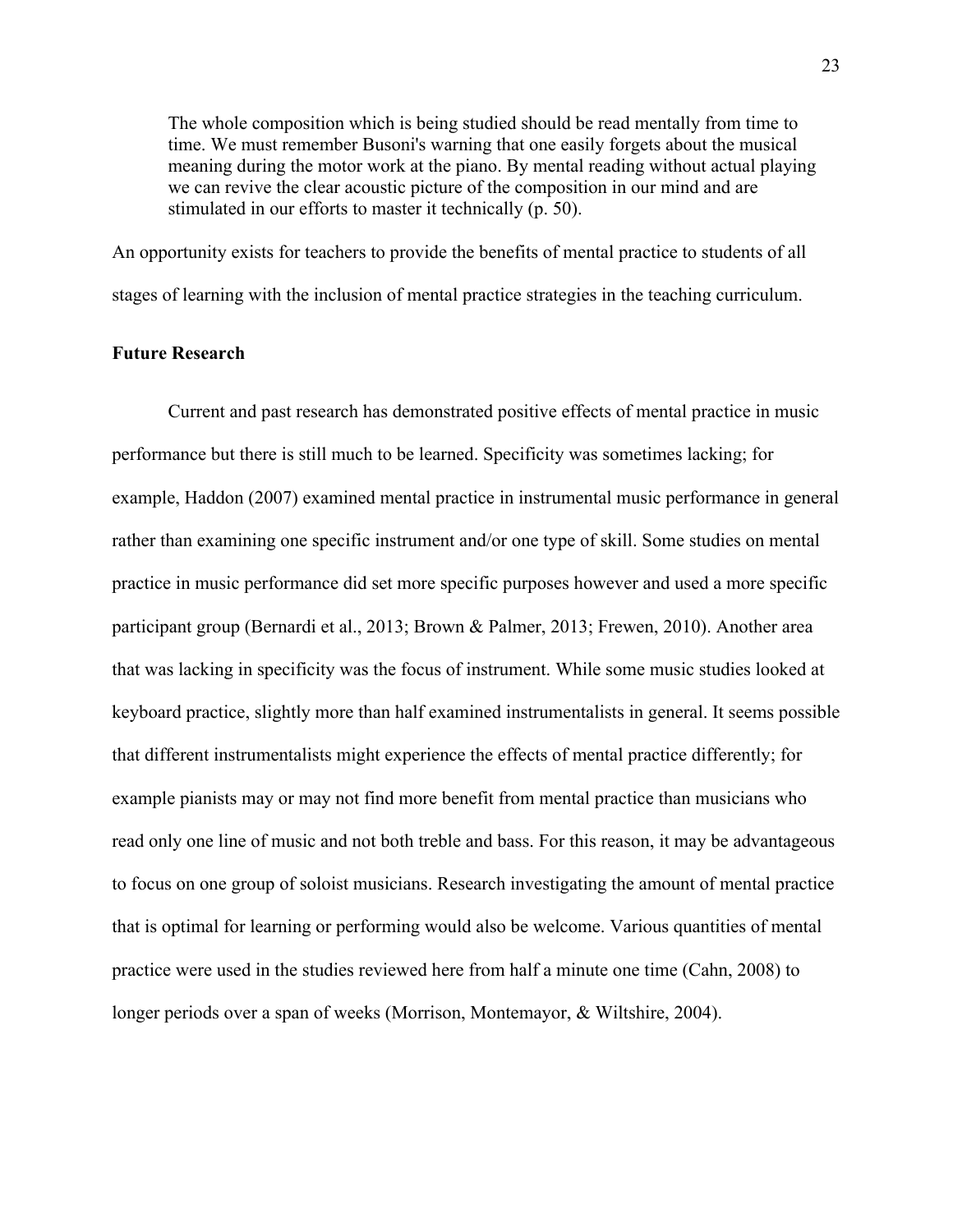Due to new developments in brain science, the study of mental practice has become more sophisticated but is ever evolving. As scientists understand more about how the brain works, questions about the process and effects of mental practice may be addressed more clearly. It has been established that mental practice is beneficial in music performance, but it is not clearly understood as to why this is so; for example: in what way/s does mental practice assist in music learning and/or performance? Further research on hearing, auditory imagery, perception, and processing will advance the mental practice research; for example in examining the development of the ability to hear music in our heads (Haddon, 2007). Forms of mental imagery, other than auditory, are also of interest in the study of mental practice, raising questions such as the possibility of separating different imagery techniques in the study of mental practice. Also of interest is the way in which individuals understand and use mental practice; for instance, does everyone use mental practice in the same way? Does everyone have the same capabilities in their use of mental practice and imagery? Highben and Palmer (2004) found, for example, that individual differences suggest that performers (their study used experienced adult pianists) differ in their motor imagery and learning versus their auditory imagery and learning.

Related to the separation of various aspects of imagery is the question of whether or not mental practice can be considered as completely separate from physical practice. If physical and mental practice can be separated for the purposes of research, is it possible to know what the optimal proportions are for each type of practice? Cahn (2008) found that previous studies on mental practice were inconsistent in the proportions of mental and physical practice thereby creating differences in their effects that varied depending on the proportions of each type of practice suggesting that the proportions of mental and physical practice could be significant. It is important that physical practice be included as a control in all studies on mental practice. It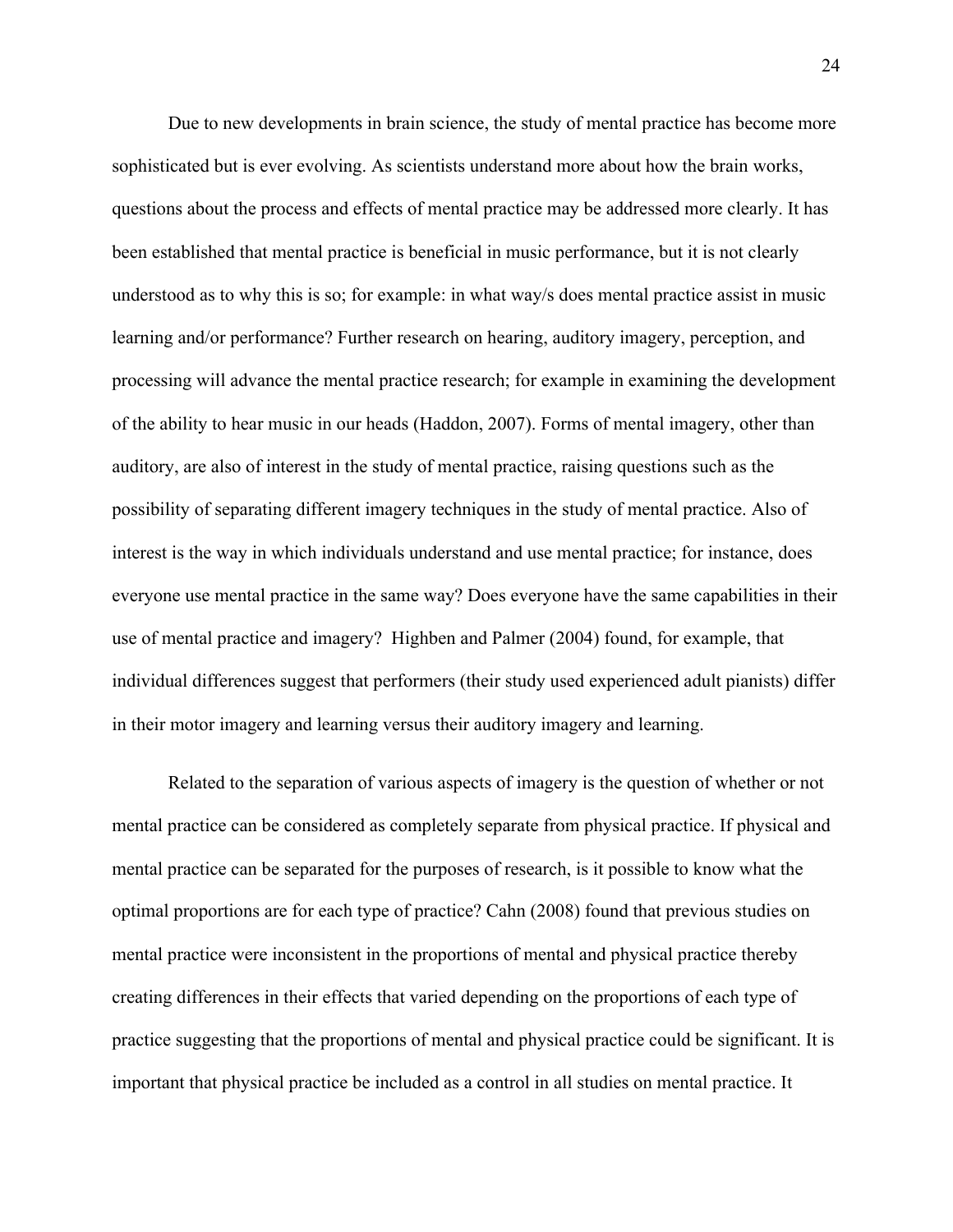would have been instructive to know how the results of a physical practice condition might have compared with the auditory and motor learning conditions in the study by Brown and Palmer (2013). Research on the application of mental practice would also be useful. Cahn (2008) and Frewen (2010) both raise the question of whether or not the beneficial effects of mental practice are the same with both easy and complex music? With regard to the application of mental practice in different aspects of practice, Henley (2001) suggests that future research could include examination of mental practice and aspects such as intonation, phrasing, and dynamic contrast. A clear and standardized definition of the term "mental practice" would be welcome to create more clarity in study design and results; for example mental practice or "musical mental imagery" can be defined in many different ways such as "rehearsing music in your head", "visualizing a successful performance", and "realizing that your mind is playing its own soundtrack" (Haddon, 2007, p. 303). Mental practice needs to be precisely defined in order to produce precise study designs and results.

Other questions for further research involve the users of mental practice whether students, or teachers. For whom is mental practice best suited? Further research could examine different populations with regard to the benefits of mental practice; for example, novices, experts, children, and adults. Do beginner pianists and/or children have the same capacity for using mental practice strategies as experts/adults? In examining the use of mental practice in music performance, specifically piano performance, most current research has used adult participants (Bernardi et al., 2013; Brown & Palmer, 2013; Cahn, 2008; Fine & Bravo, 2011; Haddon, 2007; Highben & Palmer, 2004). Some research has adolescents as the focus of study (Henley, 2001; Morrison et al., 2004). Frewen's (2010) is possibly the only current study examining the use of mental practice in keyboard performance that uses novice children as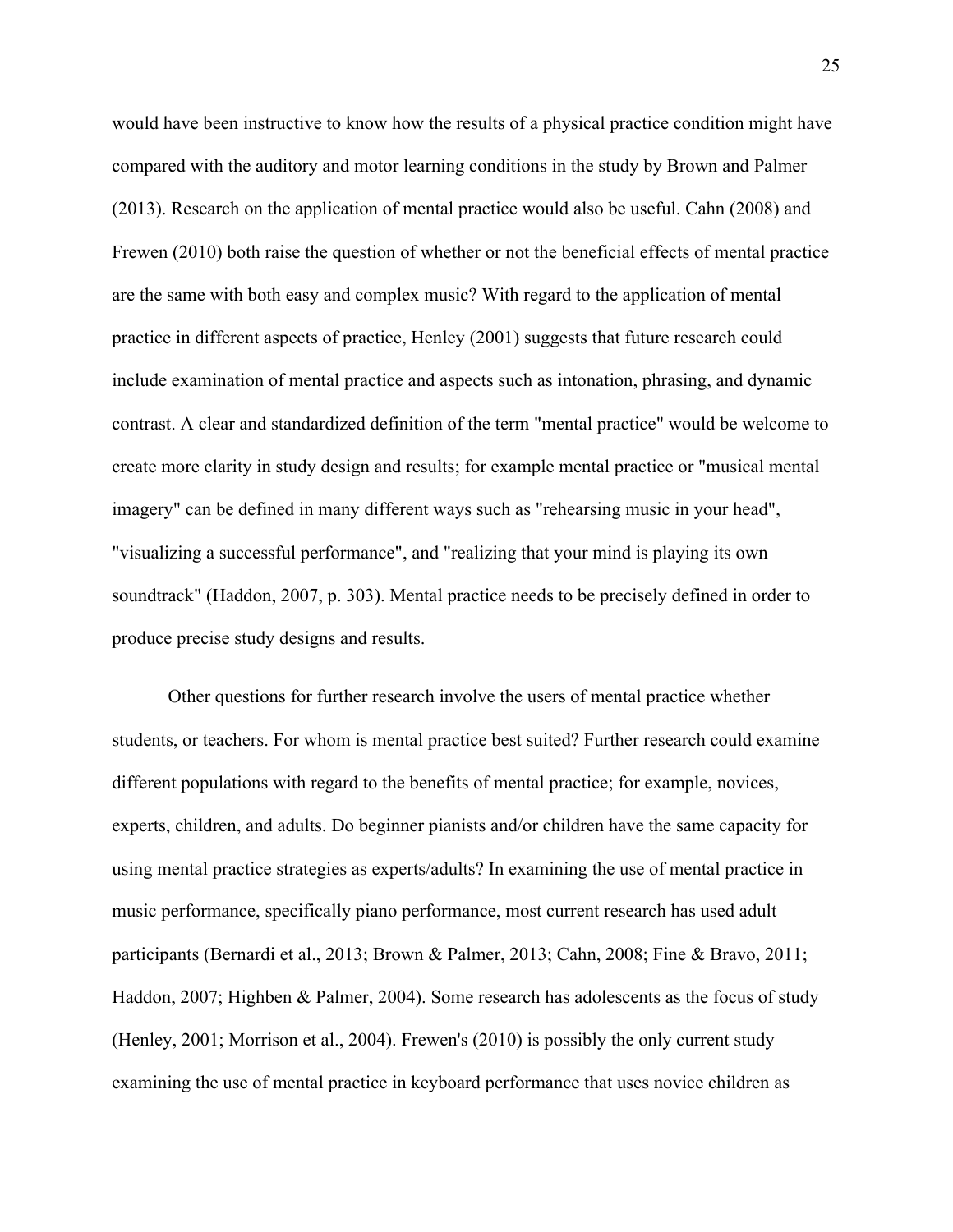participants. Given that the majority of piano students are children, a focus on children (and/or beginners of any age) and the use of mental practice would be welcome. It would also be interesting to know whether or not intelligence plays a role in the effectiveness of mental practice? The role of the teacher is of interest for future study as teachers are influential in the use of mental practice techniques. It would be helpful to know if the role of the teacher changes depending on the stage/age of the student using mental practice. In other words, should the teacher have a greater role in assisting beginner/younger students in the use of mental practice? An increase in research on mental practice is welcome given the benefits of mental practice and the potential impact that these strategies offer to music teaching and learning.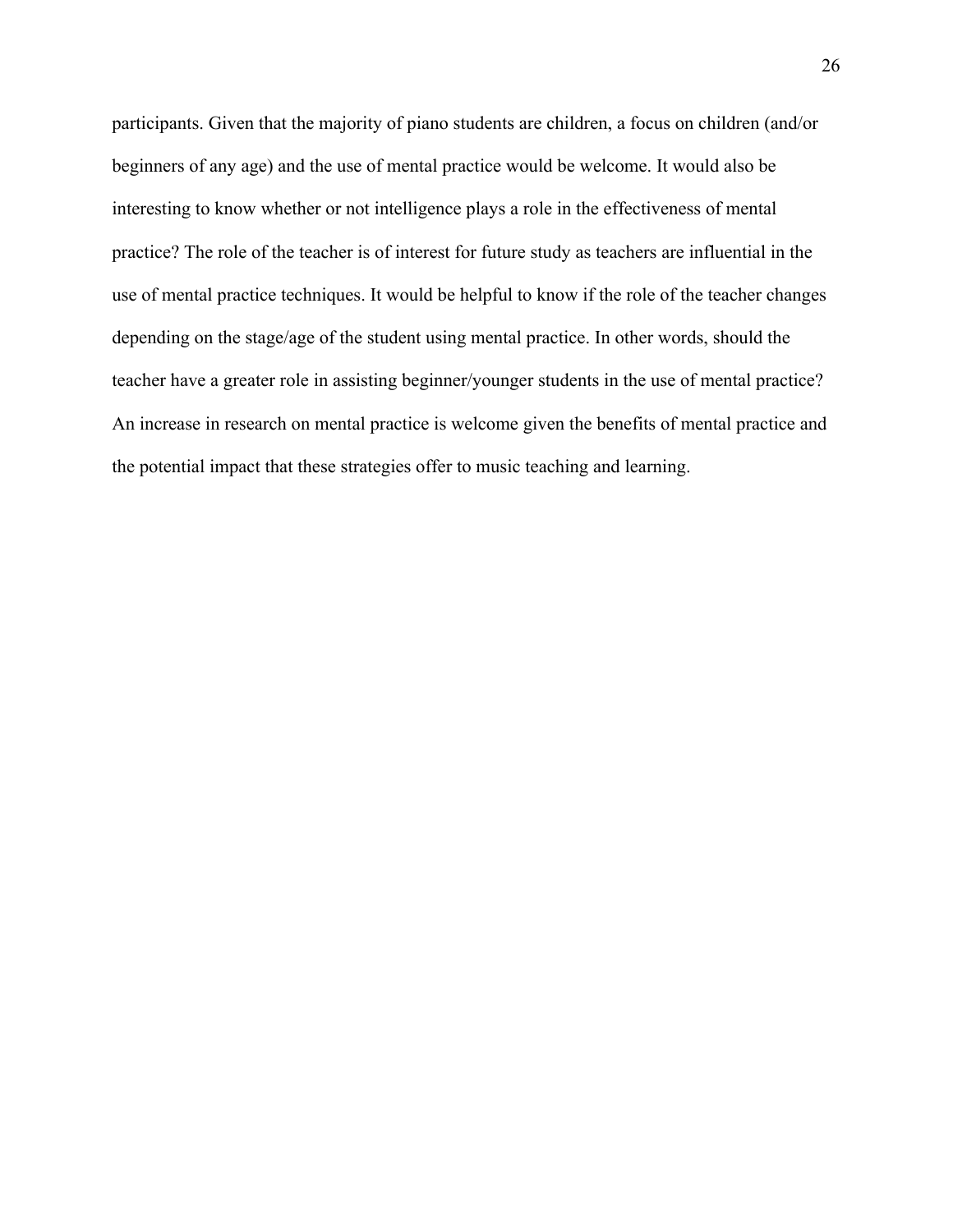### References

- *Alan Baddeley: Introduction of the Phonological Loop* (2010). [Motion Picture]. YouTube. Retrieved January 6, 2015, from https://www.youtube.com/watch?v=2zF15C3vnIw
- Allsop, L., & Ackland, T. (2010). The prevalence of playing-related musculoskeletal disorders in relation to piano players' playing techniques and practising strategies. *Music Performance Research 3 (1)*, 61-78.
- Baddeley, A. (1992). Working Memory. *Science, 255*, 556-559.
- Bernardi, N. F., De Buglio, M., Trimarchi, P. D., Chielli, A., & Bricolo, E. (2013). Mental practice promotes motor anticipation: evidence from skilled music performance. *Frontiers in Human Neuroscience, 7 (451)*.
- Bigler, C. L., & Lloyd-Watts, V. (2011, June 13). *Bigler~Lloyd-Watts Mastering the Piano Manual .* Retrieved from Valery Lloyd-Watts: http://valerylloydwatts.com/books/mastering-the-piano-manual/#comment-694
- Brown, R. M., & Palmer, C. (2013). Auditory and motor imagery modulate learning in music performance. *Frontiers in Human Neuroscience, 7 (320)*, http://www.ncbi.nlm.nih.gov/pmc/articles/PMC3696840/.
- Cahn, D. (2008). The effects of varying ratios of physical and mental practice, and task difficulty on performance of a tonal pattern . *Psychology of Music, 36 (2)*, 179-191.
- Clark, L. V. (1960). Effect of Mental Practice on the Development of a Certain Motor Skill. *Research Quarterly: American Association for Health, Physical Education and Recreation, 31 (4)*, 560-569.
- Driskell, J., Copper, C., & Moran, A. (1994). Does mental practice enhance performance? *Journal of Applied Psychology, 79*, 481-492.
- Eldred-Evans, D., Grange, P., Cheang, A., Yamamoto, H., Ayes, S., Mulla, M., . . . Reedy, G. (2013). Using the Mind as a Simulator: A Randomized Controlled Trial of Mental Training. *Journal of Surgical Education, 70 (4)*, 544-551.
- Fine, P., & Bravo, A. (2011). Rehearsal away from the instrument: What expert musicians understand by the terms "mental practice" and "score analysis". *International Symposium on Performance Science*, 621-626.
- Frenkel, M. O., Herzig, D. S., Gebhard, F., Mayer, J., Becker, C. B., & Einsiedel, T. (2014). Mental Practice Maintains Range of Motion Despite Forearm Immobilization: a Pilot Study in Healthy Persons. *Journal of Rehabilitation Medicine, 46 (3)*, 225-232.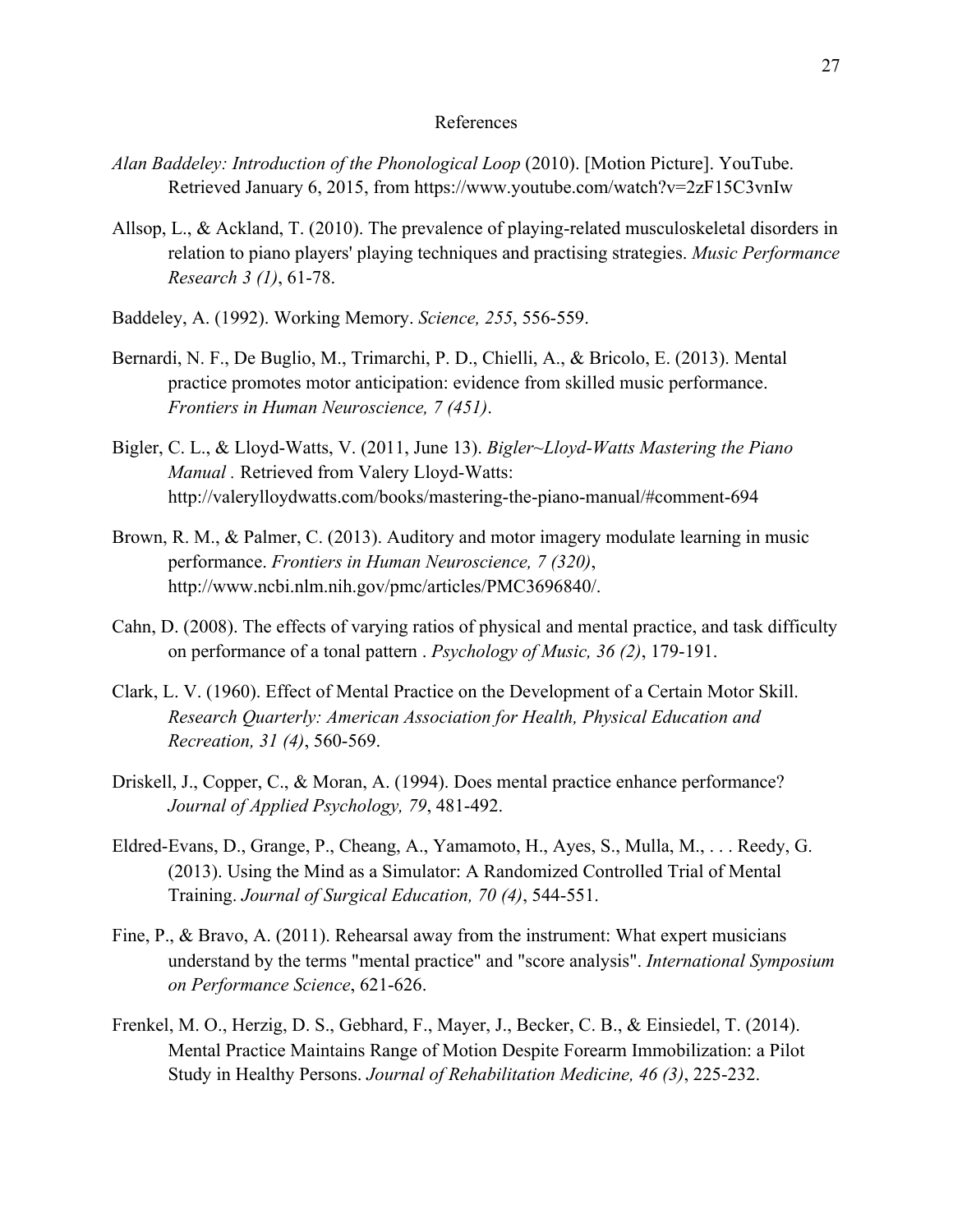Frewen, K. G. (2010). Effects of Familiarity With a Melody Prior to Instruction on Children's Piano Performance Accuracy. *Journal of Research in Music Education, 57 (4)*, 320-333.

Godoy, R. I., & Jorgensen, H. (Eds.). (2001). *Musical Imagery.* New York: Taylor & Francis.

- Haddon, E. (2007). What does mental imagery mean to university music students and their professors? *Proceedings of International Symposium on Performance Science 2007* (pp. 301-306). Utrecht: European Association of Conservatoires (AEC).
- Hallam, S. (2004). How Important is Practicing as a Predictor of Learning. *Proceedings of the 8th International Conference on Music Perception & Cognition* (pp. 165- 168). Evanston: Causal Productions.
- Henley, P. T. (2001). Effects of Modeling and Tempo Patterns as Practice Techniques on the Performance of High School Instrumentalists . *Journal of Research in Music Education 49 (2)*, 169-180.
- Highben, Z., & Palmer, C. (2004). Effects of Auditory and Motor Mental Practice in Memorized Piano Performance. *Bulletin of the council for Research in Music Education, 159*, 58-65.
- Hubbard, T. L. (2010). Auditory Imagery: Empirical Findings. *Psychological Bulletin, 136 (2)*, 302-329.
- Hutchins, S., & Peretz, I. (2012). A Frog in Your Throat or in Your Ear? Searching for the Causes of Poor Singing. *Journal of Experimental Psychology: General, 141 (1)*, 76-97.
- Jacobson, E. (1932). Electrophysiology of Mental Activities. *The American Journal of Psychology, 44(4)*, 677-694.
- Kent, M. (2007). *The Oxford Dictionary of Sports Science & Medicine (3 ed.).* http://www.oxfordreference.com.proxy.bib.uottawa.ca/view/10.1093/acref/97801985685 06.001.0001/acref-9780198568506-e-4297: Oxford University Press.
- Kochevitsky, G. A. (1967). *The Art of Piano Playing.* Secaucus: Summy Birchard Inc.
- Kosslyn, S. M., & Moulton, S. T. (2012). Mental Imagery and Implicit Memory. In K. D. Markman, W. M. Klein, & J. A. Suhr, *Handbook of Imagination and Mental Simulation* (pp. 35-52). New York: Psychology Press.
- Lee, T. D., Swanson, L. R., & Hall, A. L. (1991). What Is Repeated in a Repetition? Effects of Practice Conditions on Motor Skill Acquisition. *Physical Therapy*, 150-156.
- London, J. (2007, April). *Temporal Complexity in Modern and Post-Modern Music.* Retrieved February 16, 2014, from Carleton College: http://people.carleton.edu/~jlondon/Temporal%20Complexity%20Dreamweaver.htm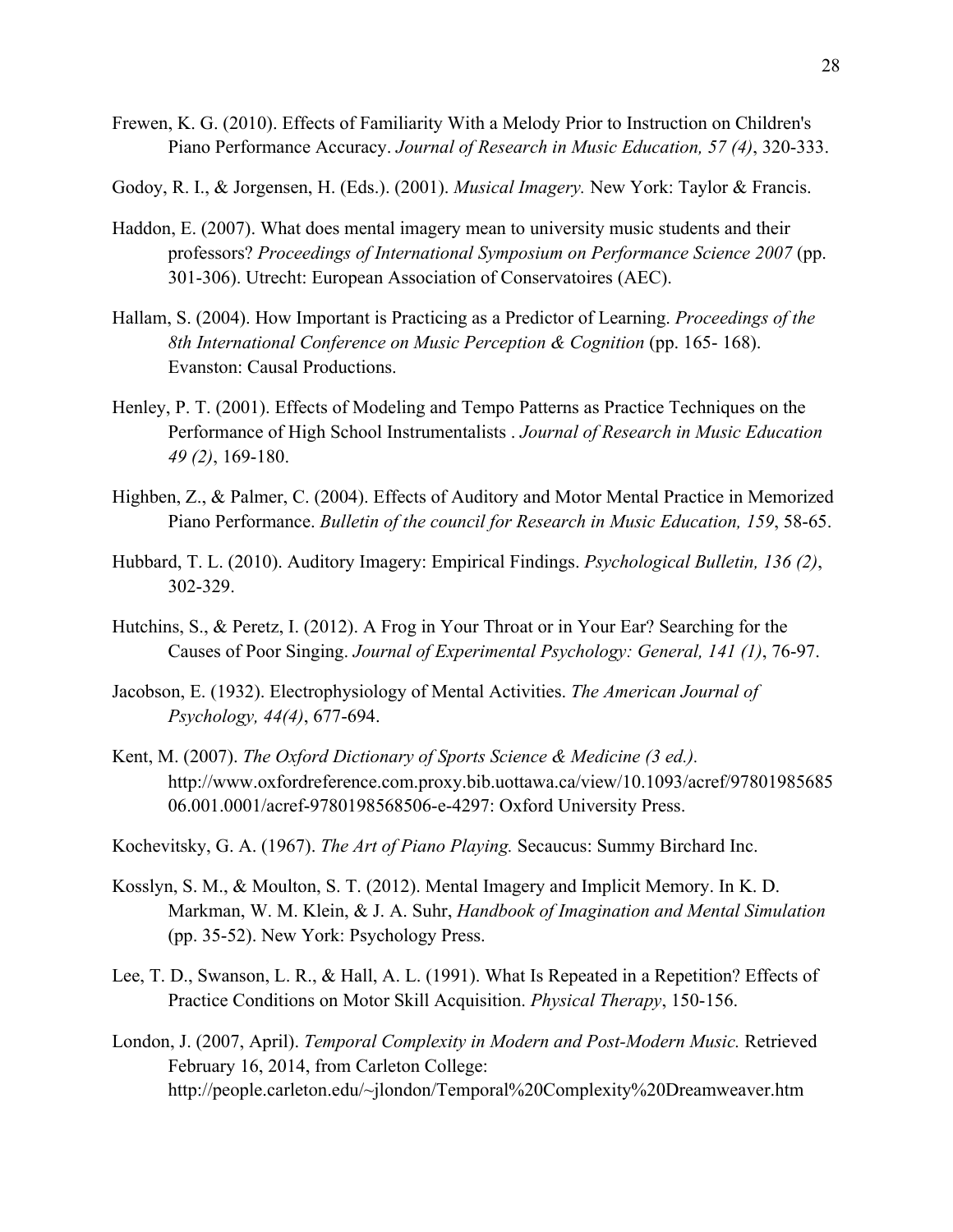- London, J. (2012). *Hearing in Time: Psychological Aspects of Musical Meter.* New York: Oxford University Press, Inc.
- Lotto, A. J., & Holt, L. (2010). Psychology of auditory perception (pdf). *Wiley Interdisciplinary Reviews: Cognitive Science*, 1-11.
- MacIntyre, T. E., Moran, A. P., Collet, C., & Guillot, A. (2013). An emerging paradigm: A strength-based approach to exploring mental imagery. *Frontiers in Human Neuroscience, 7 (104)*, 1-12.
- McPherson, G. E. (2005). From child to musician: skill development during the beginning stages of learning an instrument. *Psychology of Music, 33 (1)*, 5-35.
- Meister, I., Krings, T., Foltys, H., Boroojerdi, B., Müller, M., Topper, R., & Thron, A. (2004). Playing piano in the mind-an fMRI study on music imagery and performance in pianists. *Cognitive Brain Research*, 219-228.
- Morrison, S. J., Montemayor, M., & Wiltshire, E. S. (2004). The Effect of a Recorded Model on Band Students' Performance Self-Evaluations, Achievement, and Attitude. *Journal of Research in Music Education, 52 (2)*, 116-129.
- Pich, J. (2000). The Role of Subvocalization in Rehearsal and Maintenance of Rhythmic Patterns. *The Spanish Journal of Psychology, 3 (1)*, 63-67.
- Repp, B. H., & Penel, A. (2004). Rhythmic movement is attracted more strongly to auditory than to visual rhythms. *Psychological Research*, 252-270.
- Rosenthal, R. K., Wilson, M., Evans, M., & Greenwalt, L. (1988). Effects of Different Practice Conditions on Advanced Instrumentalists' Performance Accuracy. *Journal of Research in Music Education, 36 (4)*, 250-257.
- Ross, S. L. (1985). The Effectiveness of Mental Practice in Improving the Performance of College Trombonists. *Journal of Research in Music Education, 33 (4)*, 221-230.
- Rubin-Rabson, G. (1941). Studies in the Psychology of Memorizing Piano Music: VI: A Comparison of Two Forms of Mental Rehearsal and Keyboard Overlearning. *The Journal of Educational Psychology, 32 (8)*, 593-602.
- Schmidt, R. A., & Lee, T. D. (2011). *Excerpts: In motor learning: is mental practice as effective as physical practice?* Retrieved February 25, 2014, from Human Kinetics: http://www.humankinetics.com/excerpts/excerpts/in-motor-learning-is-mental-practiceas-effective-as-physical-practice

Shepard, R. N. (1978). The Mental Image. *American Psychologist, 33 (2)*, 125-137.